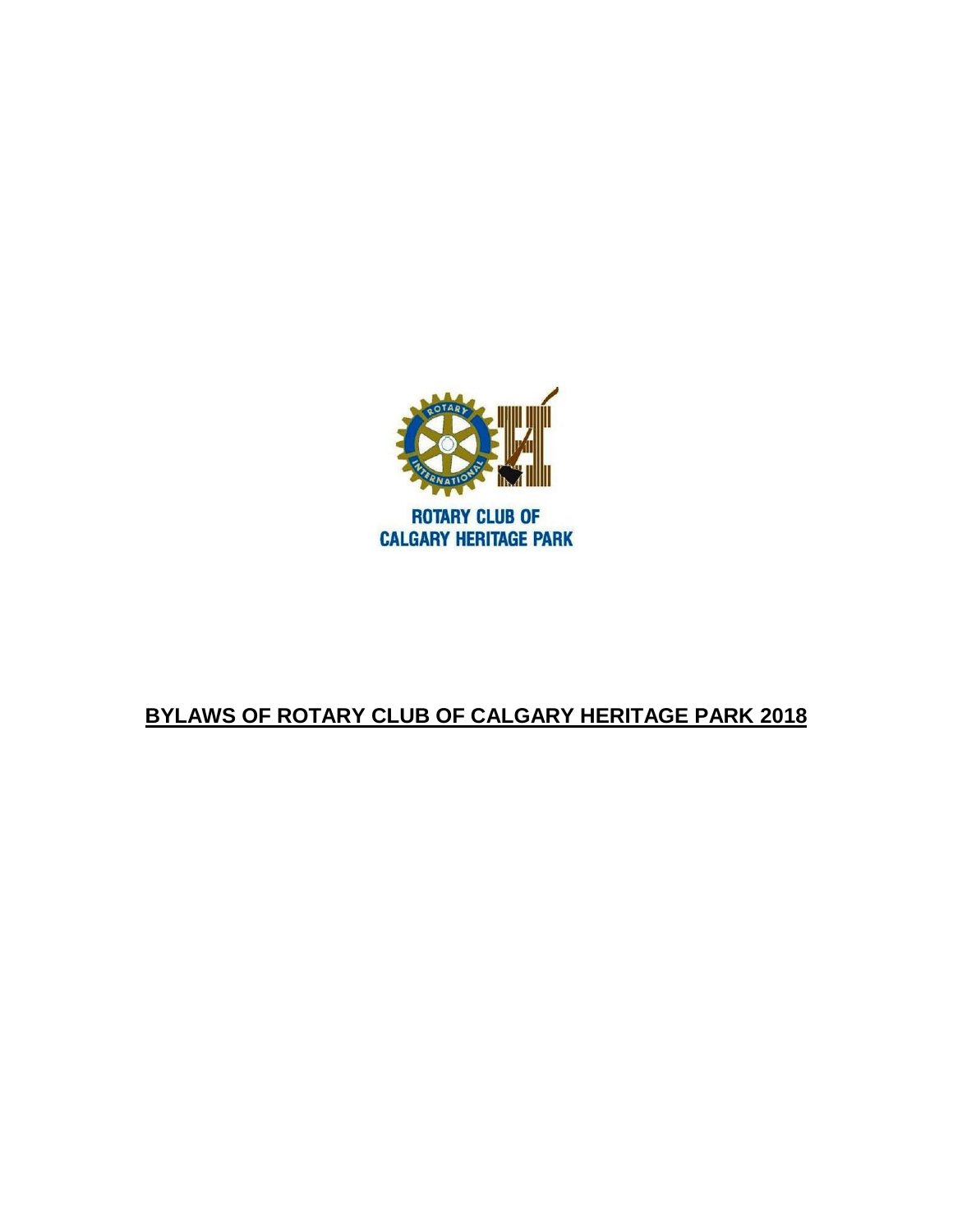# **TABLE OF CONTENTS**

## **PROVISION** PAGE

| Article 1: Interpretation                                                   | 6                                    |
|-----------------------------------------------------------------------------|--------------------------------------|
| Section 1 - Definitions.                                                    | 6                                    |
| <b>Section 2</b> $-$ <i>Rules.</i>                                          | $\,6$                                |
| (a) Gender.                                                                 | $\,6\,$                              |
| (b) Number.                                                                 | $\,6$                                |
| (c) Headings.                                                               | 6                                    |
| <b>Article 2:</b><br><b>Name</b>                                            | $\overline{7}$                       |
| Article 3: Purposes; Service Projects                                       | $\boldsymbol{7}$                     |
| <b>Section 1</b> $-Purposes$ .                                              | $\overline{7}$                       |
| <b>Section 2</b> - Development of Service Projects.                         | $\overline{7}$                       |
| <b>Article 4:</b> Locality of Club                                          | $\overline{7}$                       |
| Article 5: Members Accept and Are Bound                                     | $\overline{7}$                       |
| <b>Article 6: Five Avenues of Service</b>                                   | $\overline{7}$                       |
| <b>Article 7: Meetings</b>                                                  | 8                                    |
| Section 1 - Regular Meetings of the Members.                                | 8                                    |
| (a) Day and Time.                                                           | 8                                    |
| (b) Change of Meeting.                                                      | 8                                    |
| (c) Cancellation.                                                           | 8                                    |
| (d) Notice of Change or Cancellation.                                       | 8                                    |
| <b>Section 2</b> - Annual Meeting.                                          | $\bf 8$                              |
| <b>Section 3</b> - Club Assemblies.                                         | $\bf 8$                              |
| <b>Section 4</b> – Presence of Members for Voting.                          | $\bf 8$                              |
| Section 5 - Notices to Members; Aggregate Expenditure Not Exceeding \$1000. | 8                                    |
| <b>Section 6</b> - Board Meetings.                                          | $\boldsymbol{9}$                     |
| <b>Section 7</b> - Quorums.                                                 | $\boldsymbol{9}$                     |
| (a) Meetings of Members.                                                    | $\boldsymbol{9}$<br>$\boldsymbol{9}$ |
| (b) Board Meetings.<br><b>Section 8</b> - Minutes of Meetings.              | $\boldsymbol{9}$                     |
| Section 9 - Voting.                                                         | $\boldsymbol{9}$                     |
| Section 10 - Resolutions Requiring Board Approval Before Members Consider.  | $\boldsymbol{9}$                     |
| Article 8: Membership, and Member Training                                  | $\boldsymbol{9}$                     |
| <b>Section 1</b> - General Qualifications.                                  | $\boldsymbol{9}$                     |
| <b>Section 2</b> $-$ Kinds.                                                 | $\boldsymbol{9}$                     |
| Section 3 - Active Membership.                                              | 10                                   |
| Section 4 - Dual Membership.                                                | 10                                   |
| Section 5 - Honourary Membership.                                           | 10                                   |
| (a) Eligibility for, and Termination of, Honourary Membership.              | 10                                   |
| (b) Rights and Privileges.                                                  | 10                                   |
| <b>Section 6</b> - Holders of Public Office.                                | 10                                   |
| <b>Section 7</b> $-$ RI Employment.                                         | 10                                   |
| <b>Section 8</b> - Training Plan.                                           | 10                                   |
| <b>Classifications</b><br><b>Article 9:</b>                                 | 10                                   |
| <b>Section 1</b> - General Provisions.                                      | 10                                   |
| (a) Principal Activity.                                                     | 10                                   |
| (b) Correction or Adjustment.                                               | 11                                   |
| <b>Section 2</b> $-$ <i>Limitations.</i>                                    | 11                                   |
| <b>Article 10:</b><br><b>Attendance</b>                                     | 11                                   |
| Section 1 - Attendance Thresholds.                                          | 11                                   |
| Club or Make-up Requirement Each Half Year.<br>(a)                          | 11                                   |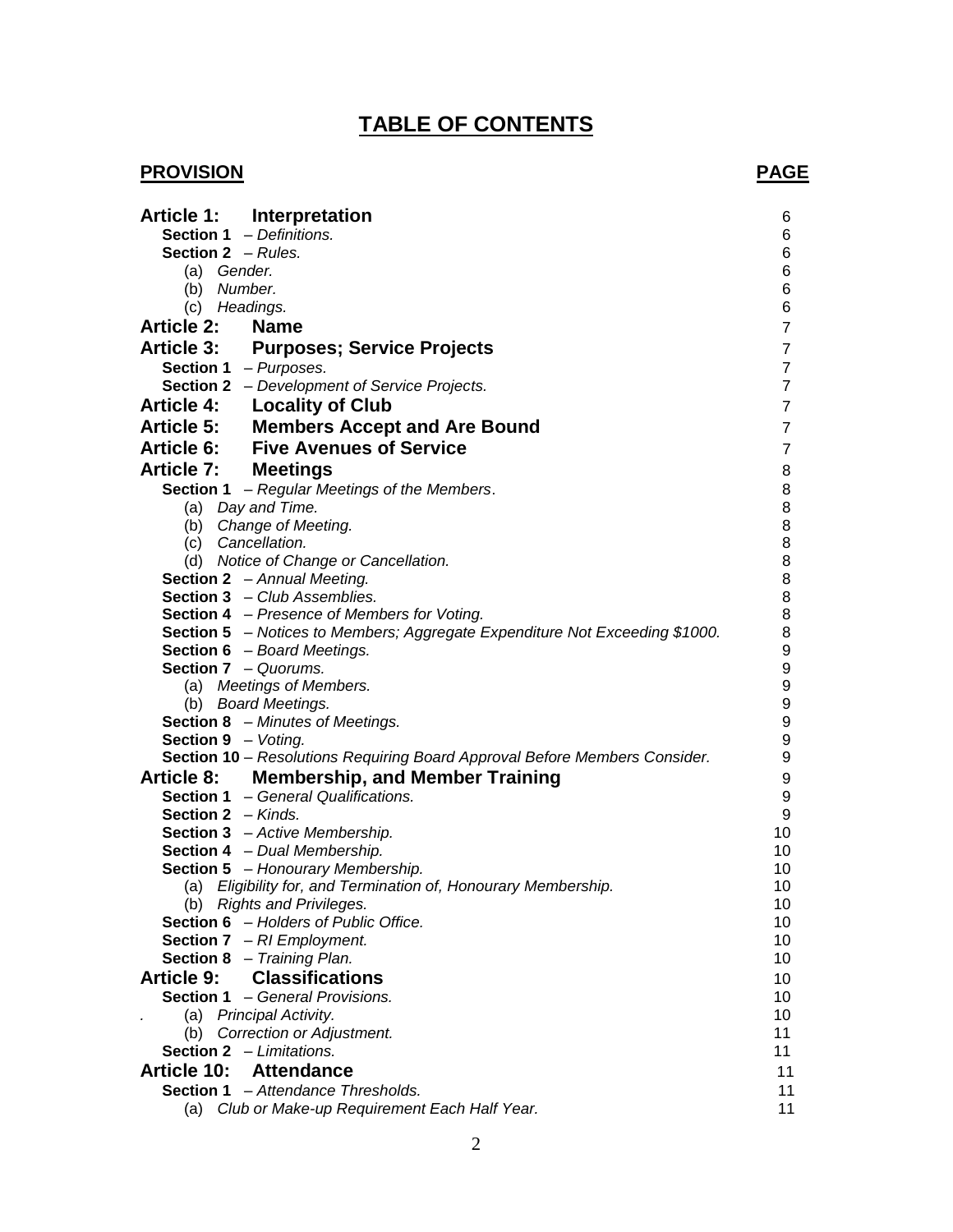| (b) Club Requirement Each Half Year.                                  | 11       |
|-----------------------------------------------------------------------|----------|
| <b>Section 2</b> - Maximum Consecutive Absences.                      | 11       |
| <b>Section 3</b> - General Provisions Regarding Participation.        | 11       |
| (a) 14 Days Before or After the Meeting.                              | 11       |
| (b) At the Time of the Meeting.                                       | 12       |
| Section 4 - Notice of Make-up.                                        | 12       |
| <b>Section 5</b> - Extended Absence on Out-posted Assignment.         | 12       |
| Section 6 - Excused Absences.                                         | 12       |
| (a) Board Approves.                                                   | 12       |
| (b) 85 Year Rule.                                                     | 12       |
| Section 7 - RI Officers' Absences.                                    | 13       |
| <b>Section 8</b> - Attendance Records.                                | 13       |
| Article 11: Board, Officers and Committee Chairs; Committees          | 13       |
| Section 1 - Board is Governing Body.                                  | 13       |
| Section 2 - Authority.                                                | 13       |
| Section 3 - Board Action Final.                                       | 13       |
| <b>Section 4</b> - Officers and Committee Chairs.                     | 13       |
| (a) Identification; Terms Except Where Otherwise Provided.            | 13       |
| (b) President.                                                        | 13       |
| (c) Secretary and Treasurer.                                          | 14       |
| (b) Qualifications.                                                   | 14       |
| <b>Section 5</b> - Committees.                                        | 14       |
| Section 6 - Committees' Roles, Maintenance and Reporting.             | 14       |
| <b>Section 7</b> – President a Member.                                | 14       |
| <b>Section 8</b> $-$ <i>Role of Chair.</i>                            | 14       |
| Article 12: Election of Officers and Committee Chairs                 | 15       |
| <b>Section 1</b> - Nominating Committee Formation.                    | 15       |
| <b>Section 2</b> - Process.                                           | 15       |
| <b>Section 3</b> - Commencement of Terms.                             | 15       |
| <b>Section 4</b> – Vacancies.                                         | 15       |
| <b>Section 5</b> – Consent to Serve.                                  | 15       |
| <b>Section 6</b> - Removal of Officer or Director.                    | 15       |
| <b>Article 13: Duties of Officers</b>                                 | 15       |
| Section 1 - President.                                                | 15       |
|                                                                       |          |
| <b>Section 2</b> - President-elect.                                   | 16       |
| Section 3 - Vice-president.                                           | 16       |
| <b>Section 4</b> - Secretary.<br>(a) Attend and Handle Minutes.       | 16<br>16 |
|                                                                       |          |
| (b) Records and Reports.                                              | 16       |
| (c) Seal and Correspondence.<br><b>Section 5</b> - Treasurer.         | 16<br>17 |
|                                                                       | 17       |
| (a) Funds, Accounting, and Books of Account.<br>(b) Present Accounts. | 17       |
|                                                                       | 17       |
| Section 6 - Sergeant-at-arms.                                         |          |
| <b>Article 14: Admission Fee and Dues</b>                             | 17       |
| <b>Section 1</b> $-$ Basis.                                           | 17       |
| <b>Section 2</b> - Payment.                                           | 17       |
| <b>Section 3</b> $-$ <i>Pro-rationing.</i>                            | 17       |
| Section 4 - Handling.                                                 | 17       |
| Article 15:<br><b>Duration of Membership</b>                          | 17       |
| <b>Section 1</b> - Period.                                            | 17       |
| <b>Section 2</b> - Automatic Termination.                             | 17       |
| (a) Member Qualifications.                                            | 17       |
| (b) How to Re-join.                                                   | 18       |
| <b>Section 3</b> - Termination for Non-payment of Dues.               | 18       |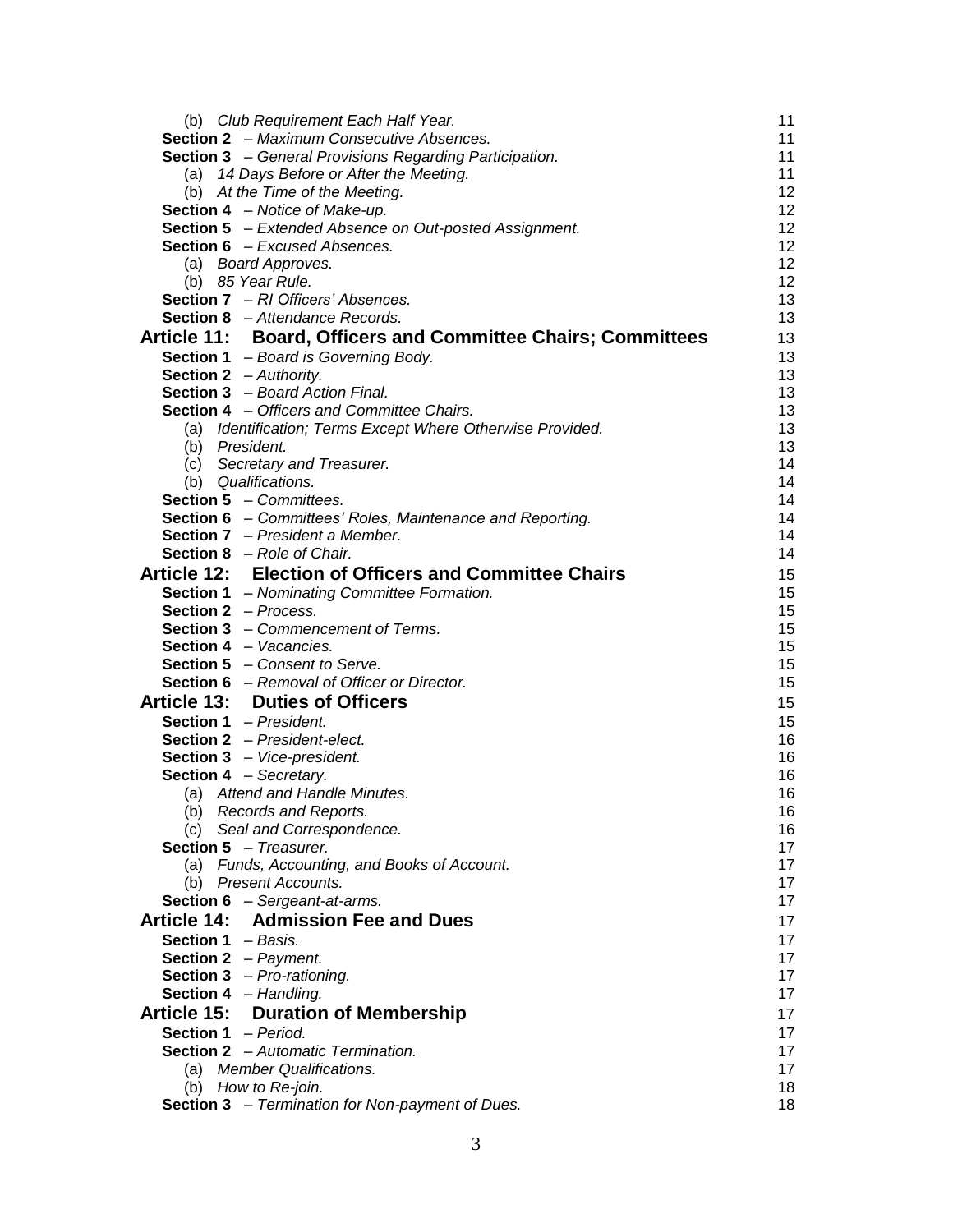| (a)<br>Process.                                                                   | 18       |
|-----------------------------------------------------------------------------------|----------|
| (b) Reinstatement.                                                                | 18       |
| <b>Section 4</b> – Termination for Non-attendance.                                | 18       |
| (a) Failure to Meet Attendance Threshold.                                         | 18       |
| (b) Consecutive Absences.                                                         | 18       |
| <b>Section 5</b> - Termination for Other Cause.                                   | 18       |
| Good Cause.<br>(a)                                                                | 18       |
| (b) Notice.                                                                       | 18       |
| (c) Filling Classification.                                                       | 18       |
| <b>Section 6</b> - Right to Appeal, Mediate or Arbitrate Termination.             | 19       |
| (a) Notice.                                                                       | 19       |
| (b) Appeal Hearing Requisites.                                                    | 19       |
| (c) Mediation or Arbitration.                                                     | 19       |
| (d) Finality of Decision Upon Appeal.                                             | 19       |
| (e) Finality of Decision of Arbitrators or Umpire.                                | 19       |
| Unsuccessful Mediation.<br>(f)                                                    | 19       |
| <b>Section 7</b> - Board Action Final.                                            | 19       |
| <b>Section 8</b> - Resignation.                                                   | 19       |
| <b>Section 9</b> - Forfeiture of Property Interest.                               | 19       |
| Section 10 - Temporary Suspension.                                                | 19       |
| Credible Accusations.<br>(a)<br>(b) Good Cause.                                   | 19<br>19 |
| (c) Immediate Action Inappropriate.                                               | 19       |
|                                                                                   | 19       |
| (d) Temporary Suspension Appropriate.                                             |          |
| <b>Article 16: Finances</b>                                                       | 20       |
| <b>Section 1</b> - Deposit of Funds.                                              | 20       |
| <b>Section 2</b> $-$ Bill Payments.                                               | 20       |
| <b>Section 3</b> - Financials.                                                    | 20       |
| Section 4 - Officer's Bond Potential.                                             | 20       |
| <b>Section 5</b> - Fiscal Year; Payment Due Dates.                                | 20       |
| <b>Section 6</b> $-$ <i>Budget.</i>                                               | 20<br>20 |
| <b>Section 7</b> - Books and Records.                                             |          |
| <b>Article 17: Method of Electing Members</b>                                     | 20       |
| Section 1 - Proposal.                                                             | 20       |
| <b>Section 2</b> - Requirements.                                                  | 20       |
| <b>Section 3</b> - Approval or Disapproval.                                       | 21       |
| Section 4 - Steps Following Approval.                                             | 21<br>21 |
| <b>Section 5</b> - Provision for Objection.                                       | 21       |
| <b>Section 6</b> - Steps Following Election.                                      |          |
| <b>Community, National and International Affairs</b><br><b>Article 18:</b>        | 21       |
| Section 1 - Proper Subjects.                                                      | 21       |
| Section 2 - No Endorsements.                                                      | 21<br>21 |
| <b>Section 3</b> - Non-political.<br>(a) Resolutions and Opinions and Statements. | 21       |
| (b) Appeals.                                                                      | 21       |
| Section 4 - Recognizing Rotary's Beginning.                                       | 21       |
| <b>Rotary Magazines</b><br><b>Article 19:</b>                                     | 22       |
| Section 1 - Mandatory Subscription.                                               | 22       |
|                                                                                   | 22       |
| <b>Section 2</b> - Subscription Collection.                                       |          |
| <b>Article 20: Arbitration and Mediation</b>                                      | 22       |
| <b>Section 1</b> - Disputes.                                                      | 22       |
| Section 2 - Date for Mediation or Arbitration.                                    | 22       |
| <b>Section 3</b> - Mediation.                                                     | 22       |
| (a) Mediation Outcomes.                                                           | 22<br>22 |
| (b) Unsuccessful Mediation.                                                       |          |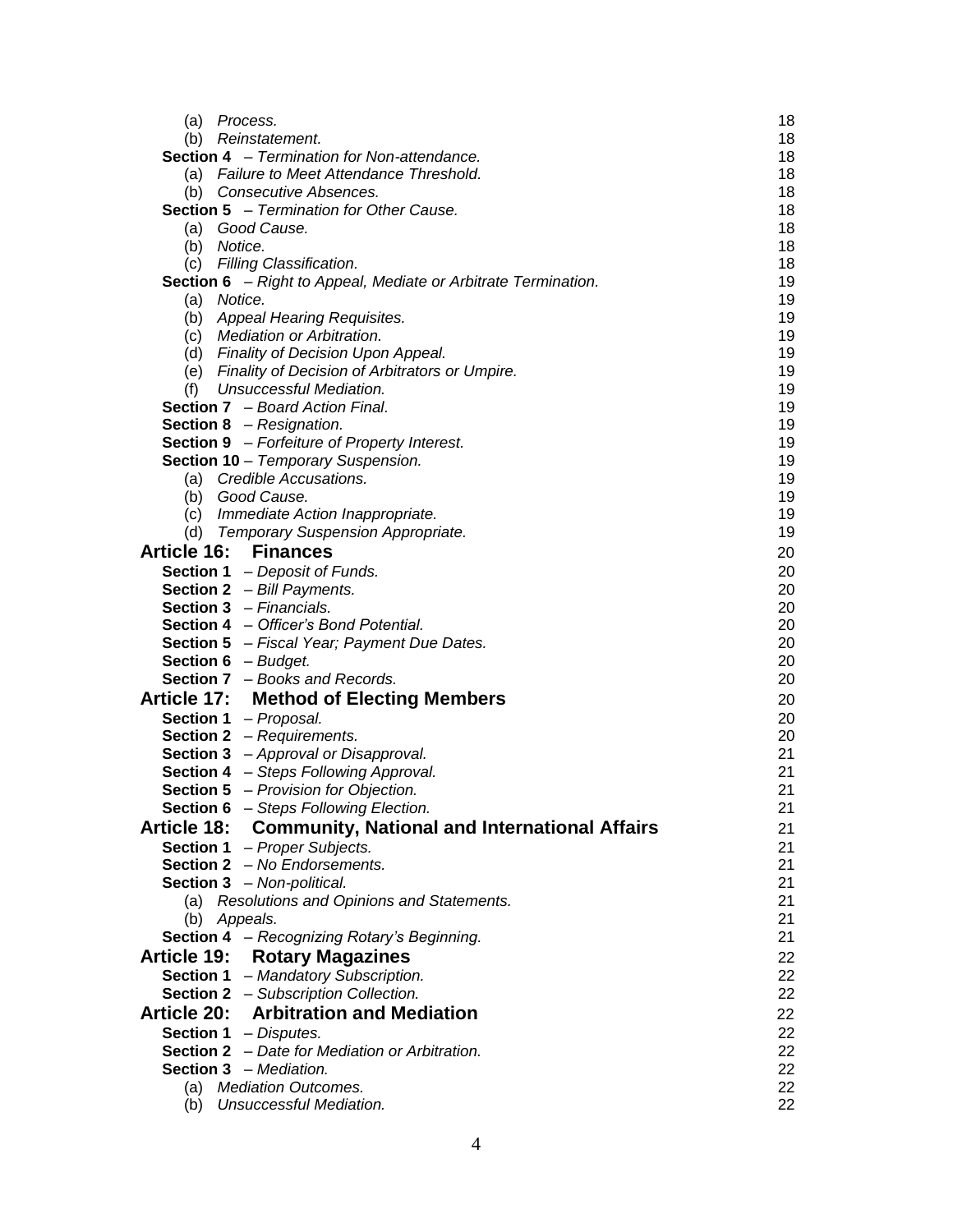| <b>Section 4</b> – Arbitration.                       | 22 |
|-------------------------------------------------------|----|
| <b>Section 5</b> – Decision of Arbitrators or Umpire. | 22 |
| Article 21: Changes to Bylaws                         | 23 |
| Article 22: Remuneration                              | 23 |
| <b>Article 23: Borrowing Powers</b>                   | 23 |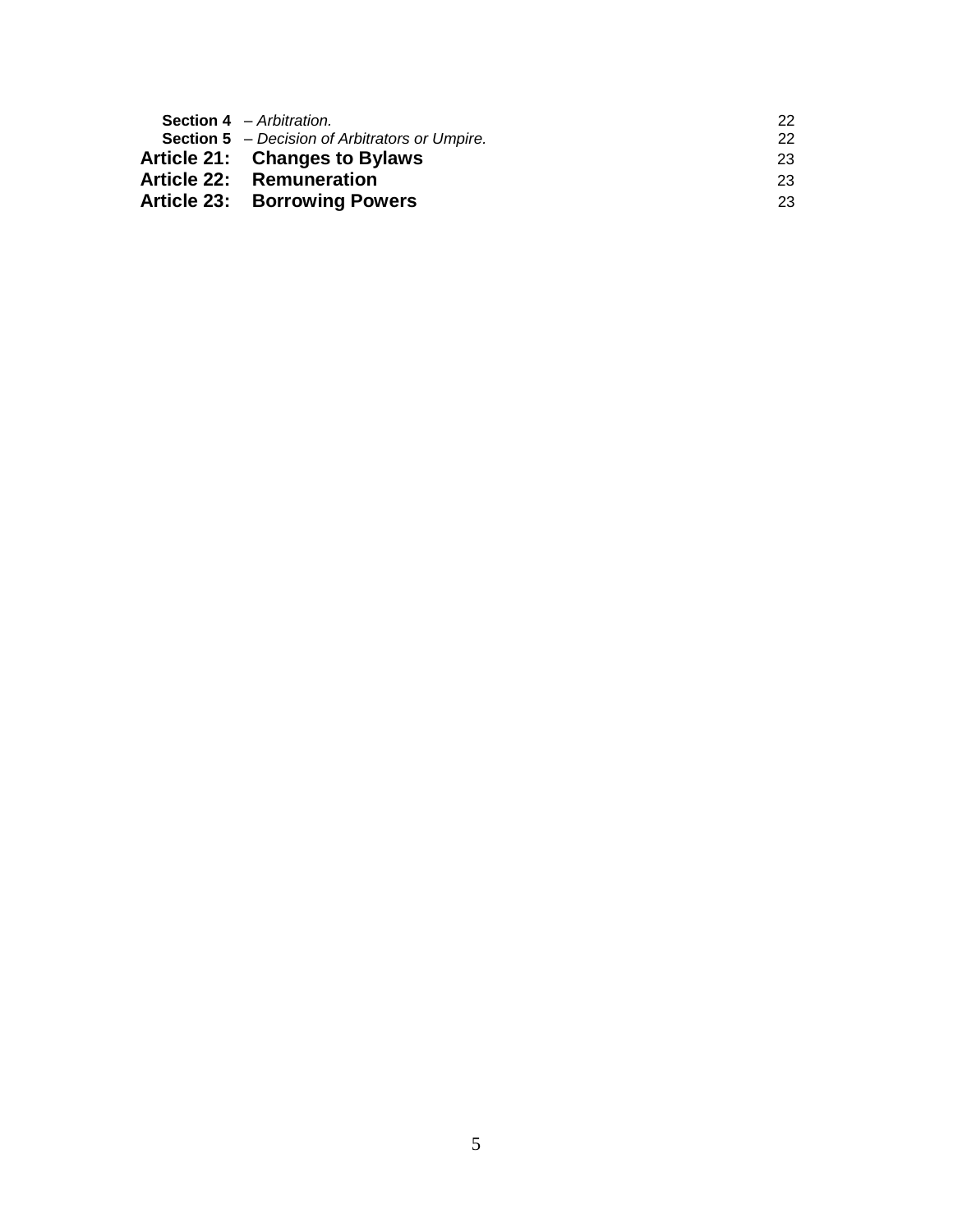# **BYLAWS OF ROTARY CLUB OF CALGARY HERITAGE PARK 2018**

## **Article 1: Interpretation**

#### **Section 1 –** *Definitions.*

As used in these Bylaws, unless the context otherwise clearly requires, the following capitalized words and expressions shall have the following meanings:

- "Board" or "Board of Directors" means the board of directors of this Club.
- "Bylaws" or "these Bylaws" means these bylaws, being the bylaws of this Club.
- "Club" or "this Club" means Rotary Club of Calgary Heritage Park.
- "Directors" means the members of the Board; and "Director" means any one of them.
- "Five Avenues of Service" means, collectively, Rotary's Five Avenues of Service as listed and described in article 6 of these Bylaws; and "Avenue of Service" means any one of them.
- "Members" means the members (other than honourary members) of this Club; and "Member" means any one of them.
- "Nominating Committee" means the nominating committee formed each Year pursuant to article 12, section 1 of these Bylaws.
- "Quorum" means, according to the context, the quorum required for voting purposes at a meeting of the Members or a meeting of the Board, as stipulated in article 7, section 7 of these Bylaws.
- "RI" means Rotary International.
- "*Societies Act*" means the *Societies Act* (Alberta), as amended from time to time, or any successor legislation.
- "Special Resolution" has the meaning ascribed to such term in the *Societies Act*, as follows: (i) a resolution passed
	- (A) at a general meeting or special meeting of which not less than 21 days' notice specifying the intention to propose the resolution has been duly given, and
	- (B) by the vote of not less than 75% of those members who, if entitled to do so, vote in person or by proxy,
	- (ii) a resolution proposed and passed as a special resolution at a general meeting or special meeting of which less than 21 days' notice has been given, if all the members entitled to attend and vote at the general meeting or special meeting so agree, or
	- (iii) a resolution consented to in writing by all the members who would have been entitled at a general meeting or special meeting to vote on the resolution in person or, where proxies are permitted, by proxy.
- "Year" means a 12 month period beginning on July 1.

#### **Section 2** – *Rules*

- (a) *Gender.* Throughout these Bylaws, pronouns of masculine, feminine or neuter gender shall include each of the other genders.
- (b) *Number.* Whenever the context so requires in these Bylaws, all words used in the singular shall include the plural (and vice versa).
- (c) *Headings.* The article, section and subsection headings in these Bylaws are included for convenience only, do not in any manner modify or limit any of the provisions of these Bylaws, and shall not be used in the interpretation of these Bylaws.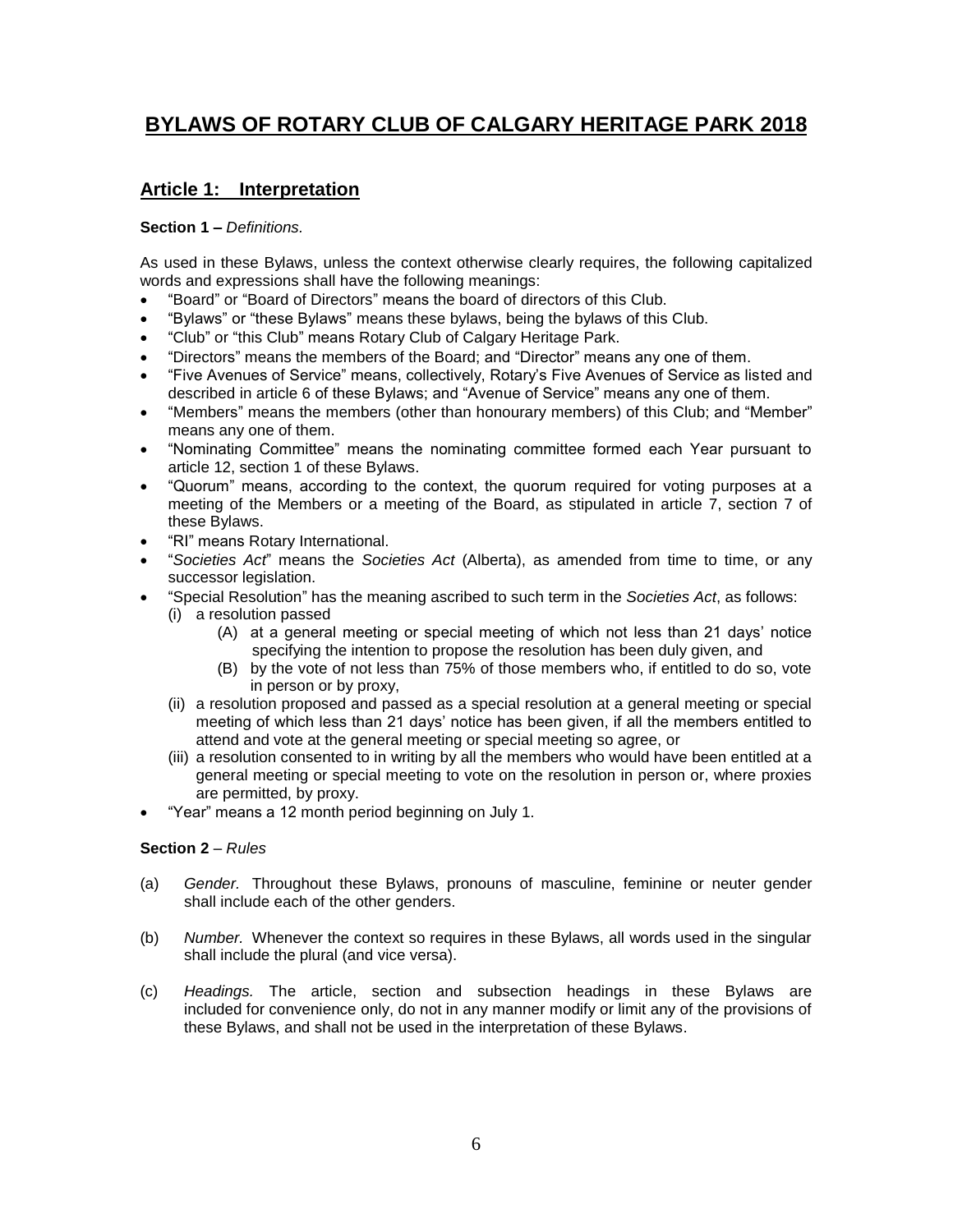## **Article 2: Name**

The name of this Club is "Rotary Club of Calgary Heritage Park".

## **Article 3: Purposes; Service Projects**

**Section 1** *– Purposes.* The purposes of this Club are to pursue the Object of Rotary, carry out successful service projects based on the Five Avenues of Service, contribute to the advancement of Rotary by strengthening membership, support the Rotary Foundation, and develop leaders beyond the Club level.

**Section 2** - *Development of Service Projects.* This Club and its Board and committees shall consider the following when developing service projects:

- community needs assessments;
- the Five Avenues of Service;
- Rotary's areas of focus (six in number as of July 1, 2018);
- the RI strategic plan;
- the mission of The Rotary Foundation.

## **Article 4: Locality of Club**

The locality of this Club is the City of Calgary.

#### **Article 5: Members Accept and Are Bound**

Each Member, by payment of an admission fee (if and when applicable) and dues, thereby submits to and agrees to comply with and be bound by these Bylaws. Each Member shall be subject to these Bylaws regardless of whether such Member has received copies of them.

## **Article 6: Five Avenues of Service**

Rotary's following five avenues of service are the philosophical and practical framework for the work of this Club:

1. Club Service, the first Avenue of Service, involves action a Member should take within this Club to help it function successfully.

2. Vocational Service, the second Avenue of Service, has the purpose of promoting high ethical standards in businesses and professions, recognizing the worthiness of all dignified occupations, and fostering the ideal of service in the pursuit of all vocations. The role of Members includes conducting themselves and their businesses in accordance with Rotary's principles and lending their vocational skills to Club-developed projects in order to address the issues and needs of society.

3. Community Service, the third Avenue of Service, comprises varied efforts that members make, sometimes in conjunction with others, to improve the quality of life of those who live within this Club's locality or municipality.

4. International Service, the fourth Avenue of Service, comprises those activities that members do to advance international understanding, goodwill, and peace by fostering acquaintance with people of other countries, their cultures, customs, accomplishments, aspirations, and problems, through reading and correspondence and through cooperation in all Club activities and projects designed to help people in other lands.

5. Youth Service, the fifth Avenue of Service, recognizes the positive change implemented by youth and young adults through leadership development activities, involvement in community and international service projects, and exchange programs that enrich and foster world peace and cultural understanding.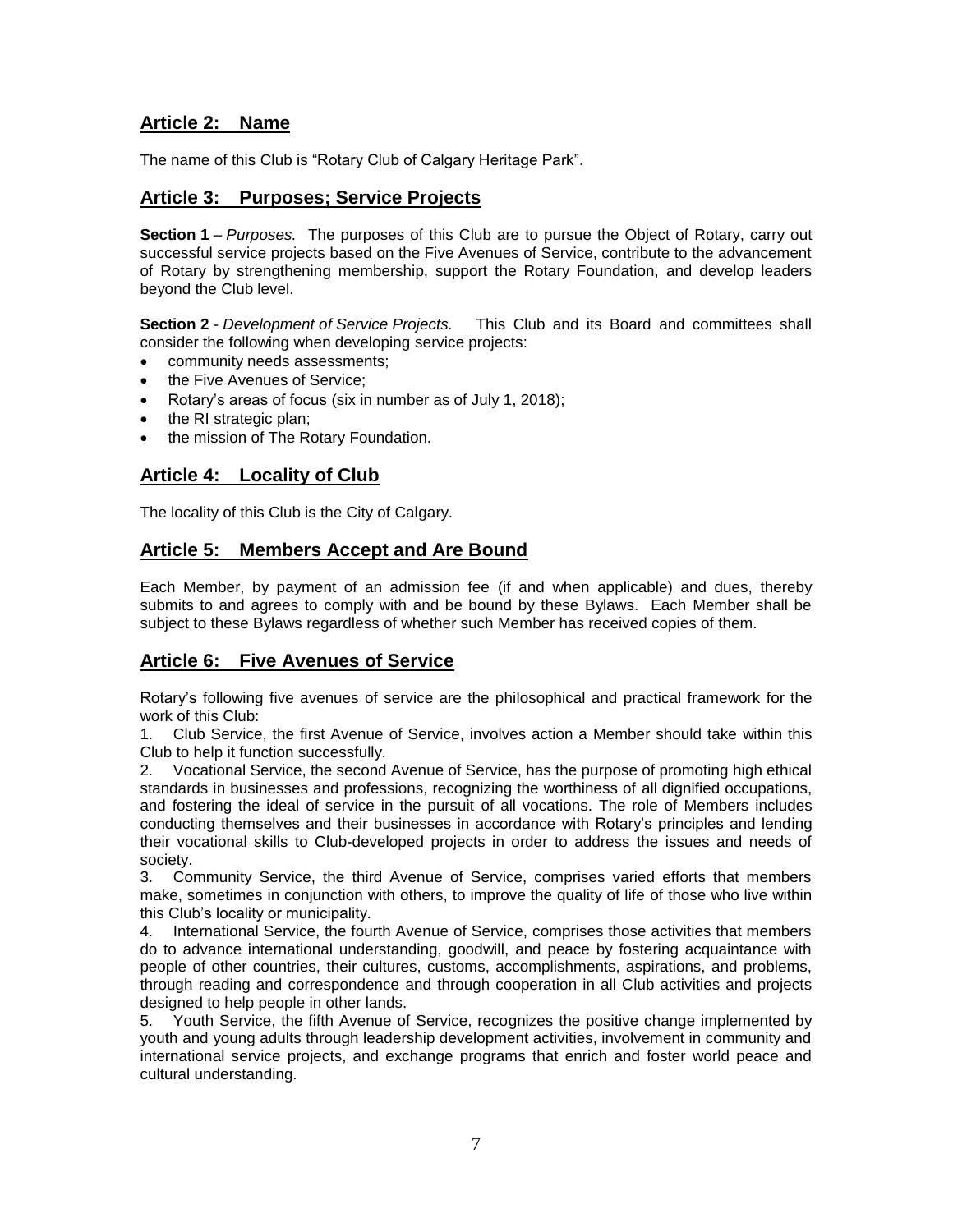#### **Article 7: Meetings**

**Section 1** – *Regular Meetings of the Members*.

- (a) *Day and Time*.Except as otherwise provided in this article 7, this Club will have a meeting of the Members once each week at 7:00 A.M. Friday.
- (b) *Change of Meeting*.For good cause, the Board may change the location of a regular meeting of the Members to any alternate location the Board deems reasonable, or may change its date to any day during the period commencing with the day following the preceding regular meeting and ending with the day preceding the next regular meeting, or to a different hour of the regular day.
- (c) *Cancellation*.In the event of the date of a regular meeting of the Members falling on a legal holiday, or this Club's regular meeting location being unavailable or inaccessible or unusable, or the death of the Club President, or an epidemic, or a disaster affecting the whole community, the Board may cancel such regular meeting. Further, the Board, at its discretion, may cancel not more than two regular meetings in any one Year for causes not otherwise specified herein. However, notwithstanding anything in these Bylaws, this Club shall not fail to meet for more than two consecutive regular meetings.
- (d) *Notice of Change or Cancellation*. All Members shall be given reasonable advance notice of cancellation, or of change of time or location, of any regular meeting of the Members, such notice to be given by any means the Board reasonably considers appropriate.

**Section 2** – *Annual Meeting*. An annual meeting of the Members for the purpose of electing officers and directors, submitting the Treasurer's financial report (audited as provided in article 16, section 3), and any other business of this Club shall be held not later than December 31 of each Year.

**Section 3** – *Club Assemblies.* Club assemblies, which shall be meetings of the Members held for the purpose of conferring on the program and activities of this Club or for member education, shall be held regularly and at least as frequently as prescribed by RI from time to time (if, in fact, the required frequency is prescribed by RI), and shall be presided over by the President, or such other officer as shall be designated by the President.

**Section 4** – *Presence of Members for Voting*. For voting purposes at any meeting of the Members, all Members, in good standing in this Club on the day of that meeting, shall be counted as present or absent, with attendance of a Member to be evidenced by the Member being present for at least 60 percent of the time devoted to the meeting.

**Section 5** – *Notices to Members; Aggregate Expenditure Not Exceeding \$1000*. These Bylaws constitute due notice of all regular weekly meetings of the Members. For any special or annual meeting at which the Members are to be asked to vote on a resolution, written notice of the resolution to be considered together with sufficient information to make an informed decision must be mailed, hand delivered, faxed or emailed to each Member, at least eight days and not more than 35 days prior to the date of the meeting, unless a different notice period is specified, by the *Societies Act* or these Bylaws or RI, for the matter being referred to the Members, in which case such different notice period shall be the applicable requirement. Where the Members are to be asked to vote on a resolution at any meeting other than a special or annual meeting, written notice of the resolution to be considered together with sufficient information to make an informed decision must be mailed, hand delivered, faxed or emailed to each Member at least 24 hours before the time of the meeting, except that the Members may, at any such meeting, be asked by the President of this Club or his or her delegate to vote on one or more resolutions without prior notice if the aggregate amount to be expended pursuant to such resolution(s) does not exceed \$1000. The address, fax number or email address for notice to each Member will be the last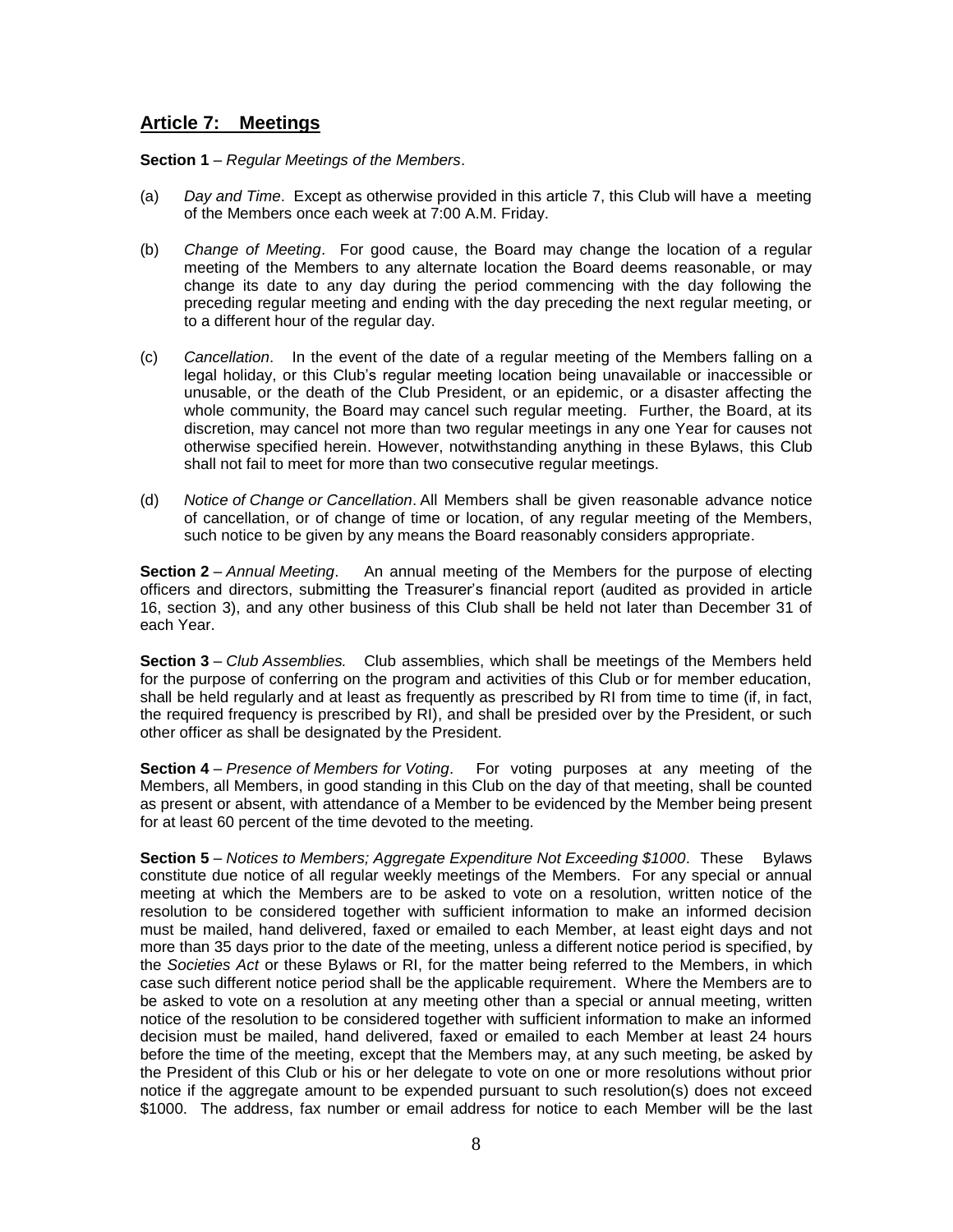known such information that is contained in the membership records or membership roster of this Club.

**Section 6** – *Board Meetings.* Regular meetings of the Board shall be held on a monthly basis at the call of the President and at a time and location mutually agreed by a majority of the Board, or otherwise on at least 10 days written notice if mailed, or three days if notice is by fax, telephone, email, or other form of electronic communication. Special meetings of the Board may, with due notice, be called by the President whenever he or she deems necessary, or upon the request of two members of the Board. Meetings of the Board may be held without notice if a Quorum is present; provided, however, that any and all decisions of the Board at any meeting held without notice must be ratified at the next regularly called meeting of the Board; otherwise all such decisions will be null and void.

**Section 7** -*Quorums.* The following shall constitute the quorums for the Club's meetings, except for items requiring a larger quorum pursuant to the RI constitution or bylaws or the Rotary Code of Policies:

- (a) *Meetings of Members.* For all meetings of the Members, one-third of the Members;
- (b) *Board Meetings.* For all meetings of the Board, a majority of the Directors.

**Section 8** - *Minutes of Meetings*. Written minutes of all Board meetings, recorded (or caused to be recorded) and taken custody of and preserved by the Secretary, shall be required. Also, each committee chair shall cause minutes of all committee meetings to be recorded and retained. All Board and committee minutes shall be available to all Members, upon request, within 60 days of each meeting. The Club's internal publication shall serve as the minutes of all meetings of the Members, and a copy of each edition thereof shall be retained under the custody of, and preserved by, the Secretary.

**Section 9** - *Voting*. The business of this Club, at meetings of the Members and Board meetings and committee meetings, shall be transacted by a show of hands or by voice vote, except that the election of officers and directors at meetings of the Members shall be by secret ballot. Any Member who has not withdrawn from membership or been suspended or expelled shall have the right to vote at any meeting of the Members. All votes of Members must be made in person, and not by proxy or otherwise. However, email voting by the Board is permitted when the President determines that an urgent matter dictates voting in that manner.

**Section 10** – *Resolutions Requiring Board Approval Before Members Consider.* Subject to article 7, section 5 of these Bylaws, no resolution or motion to commit this Club on any matter shall be considered by the Members until it has first been approved by the Board (and, subject as aforesaid, each such resolution or motion, if offered at a meeting of the Members, shall be referred to the Board without discussion).

#### **Article 8: Membership, and Member Training**

**Section 1** — *General Qualifications.* This Club shall be composed of adult persons who demonstrate good character, integrity, and leadership; possess good reputation within their business, profession and community (as applicable); and are willing to serve in their community and/or around the world. Subject to article 15, subsection 2(a), all Members shall also have their place of business, place of service, or residence located in the locality of the Club or the surrounding area.

**Section 2** — *Kinds.* This Club shall have two kinds of membership – namely, active and honourary.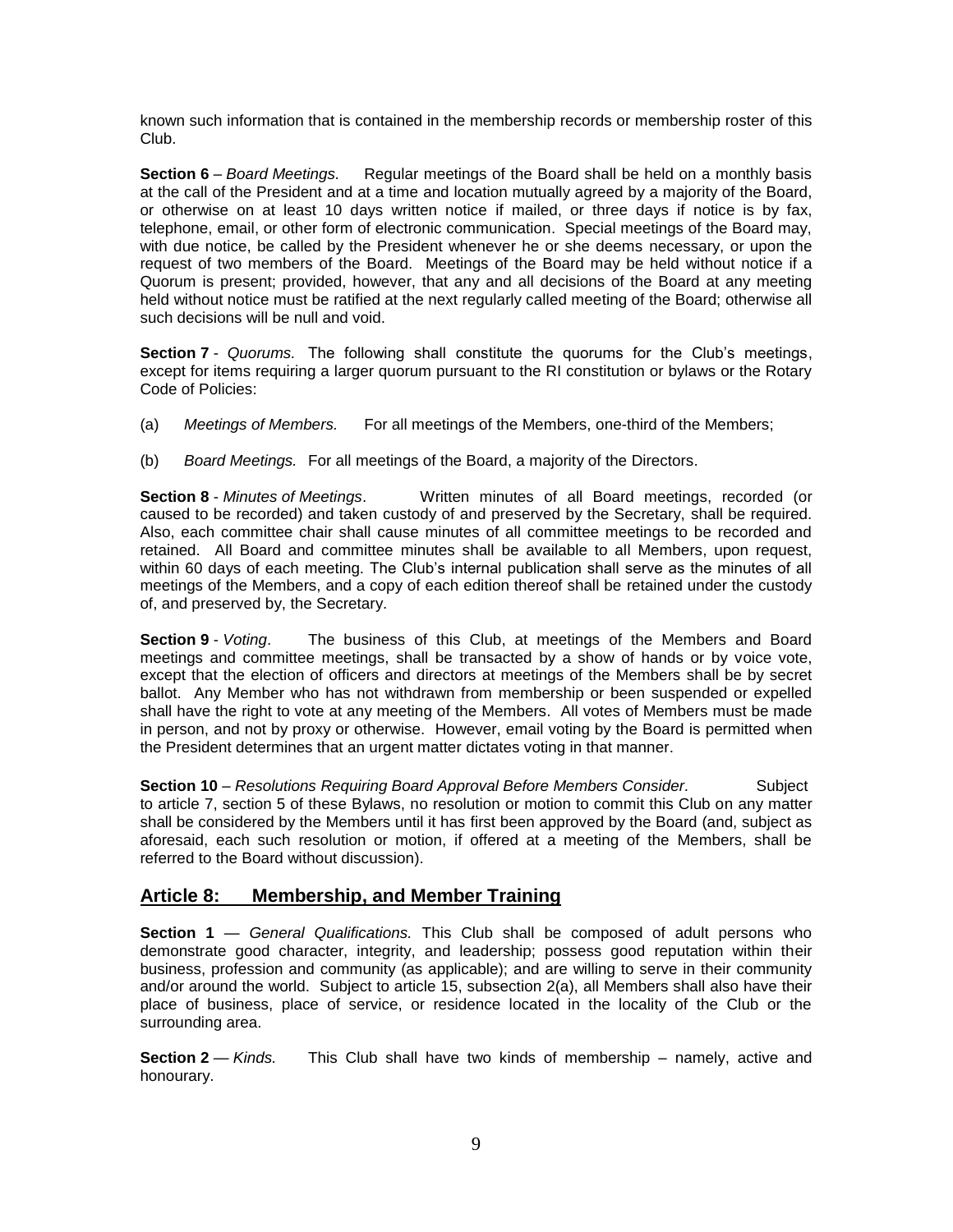**Section 3** — *Active Membership.* A person possessing the qualifications required by these Bylaws, the RI bylaws, and the Rotary Code of Policies may be elected to active membership in this Club.

**Section 4** — *Dual Membership.* No person shall simultaneously hold active membership in this and another club. No person shall simultaneously be a Member and an honourary member in this Club.

#### **Section 5** — *Honourary Membership.*

- (a) *Eligibility for, and Termination of, Honourary Membership.* Persons who have distinguished themselves by meritorious service in the furtherance of Rotary ideals and those persons considered friends of Rotary for their support of Rotary's cause may be elected to honourary membership in this Club. The term of such membership shall run until the 30th day of June in the next Year after the date of election, at which time it shall automatically terminate. However, the Board in its discretion may, by resolution, from Year to Year continue such honourary membership for any number of ensuing Years. The Board may revoke an honourary membership at any time. Persons may hold honourary membership in more than one club.
- (b) *Rights and Privileges.* Honourary members shall be exempt from payment of dues, shall have no vote, and shall not be eligible to hold any office or directorship in this Club. Such members shall not hold classifications, but shall be entitled to attend all meetings of the Members and enjoy all other privileges of this Club. No honourary member of this Club is entitled to any rights or privileges in any other club, except for the right to visit other clubs without being the guest of a Rotarian.

**Section 6** — *Holders of Public Office.* Persons elected or appointed to public office for a specified time shall not be eligible for active membership in this Club under the classification of such office. This restriction shall not apply to persons holding positions or offices in schools, colleges, or other institutions of learning or to persons who are elected or appointed to the judiciary. Members who are elected or appointed to public office for a specified period may continue as such Members in their existing classifications during the period for which they hold such office.

**Section 7** — *RI Employment.* This Club may retain in its membership any member employed by RI.

**Section 8** – *Training Plan.* The Club shall establish and maintain a comprehensive training plan that ensures that:

- Club officers and committee chairs attend district training meetings as appropriate;
- Orientation is consistent and regularly provided to new Members;
- Ongoing educational opportunities are available for all Members;
- A leadership skills development program is available for all Members.

#### **Article 9: Classifications**

**Section 1 —** *General Provisions.* 

(a) *Principal Activity.* Each Member shall be classified in accordance with such Member's business, profession, or type of community service. The classification shall be that which describes the principal and recognized activity of the firm, company, or institution with which such Member is connected, or that which describes such Member's principal and recognized business or professional activity, or that which describes the nature of the Member's community service activity.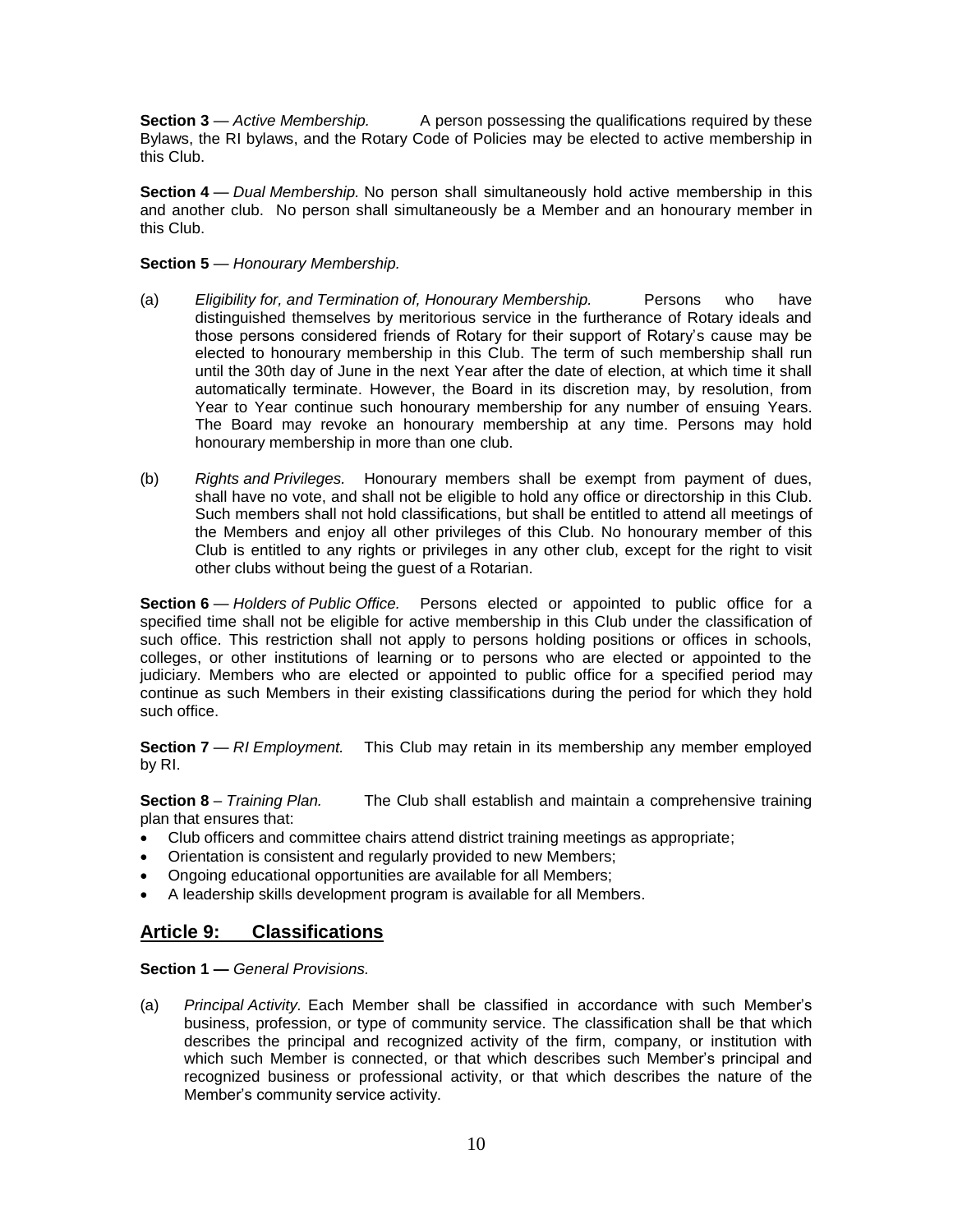(b) *Correction or Adjustment.* If circumstances warrant, the Board may correct or adjust the classification of any Member. Notice of a proposed correction or adjustment shall be provided to the Member, and the Member shall be allowed a hearing thereon by the Board.

**Section 2** — *Limitations.* This Club shall have a well-balanced membership in which no one business, profession or type of community service predominates. This Club shall not elect a person to active membership from a classification if this Club already has five or more members from that classification, unless this Club has more than 50 members, in which case this Club may elect a person to active membership in a classification so long as it will not result in the classification making up more than 10 percent of this Club's active membership. Members who are retired shall not be included in the total number of Members in a classification. The classification of a transferring or former member of a club, or a Rotaractor or Rotary alumnus as defined by the board of directors of RI shall not preclude election to active membership even if the election results in this Club's membership temporarily exceeding the above limitations. If a Member changes classification, this Club may continue the Member's membership under the new classification notwithstanding these limitations.

## **Article 10: Attendance**

**Section 1** – *Attendance Thresholds.* Each Member shall:

- (a) *Club or Make-up Requirement Each Half Year.* Attend or make up at least 50 percent of this Club's regular meetings, or engage in this Club's projects, other events and activities for at least 12 hours in each half of the Year, or a proportionate combination of both; and
- (b) *Club Requirement Each Half Year.* Attend at least 30 percent of this Club's regular meetings (assistant governors, as defined by the board of directors of RI, shall be excused from this requirement).

**Section 2** – *Maximum Consecutive Absences.* No Member shall fail to attend or make up more than three consecutive regular meetings of the Members.

**Section 3** — *General Provisions Regarding Participation.* Each Member should attend this Club's regular meetings, and engage in this Club's service projects, other events, and activities. A Member shall be counted as attending a regular meeting if the Member, for at least 60 percent of the meeting, is present in person or using an online connection (if and when provided by the Club as a substitute for attendance in person), or is present in person and is called away unexpectedly and subsequently produces evidence to the satisfaction of the Board that such action was reasonable, or participates in the regular meeting as posted on this Club's website (if and when so posted) within one week following its posting, or makes up for an absence in any of the following ways:

- (a) *14 Days Before or After the Meeting.* If, within fourteen (14) days before or after the regular time for that meeting, the Member:
	- (1) attends at least 60 percent of the regular meeting of another club, of a satellite club meeting of another club, or of a provisional club; or
	- (2) attends a regular meeting of a Rotaract or Interact club, Rotary Community Corps, or Rotary Fellowship, or of a provisional Rotaract or Interact club, Rotary Community Corps, or Rotary Fellowship; or
	- (3) attends a convention of RI, a council on legislation, an international assembly, a Rotary institute for past and present officers of RI, a Rotary institute for past, present and incoming officers of RI, or any other meeting convened with the approval of the board of directors of RI or the president of RI acting on behalf of the board of directors of RI, a Rotary multi-zone conference, a meeting of a committee of RI, a Rotary district conference, a Rotary district training assembly, any district meeting held by direction of the board of directors of RI, any district committee meeting held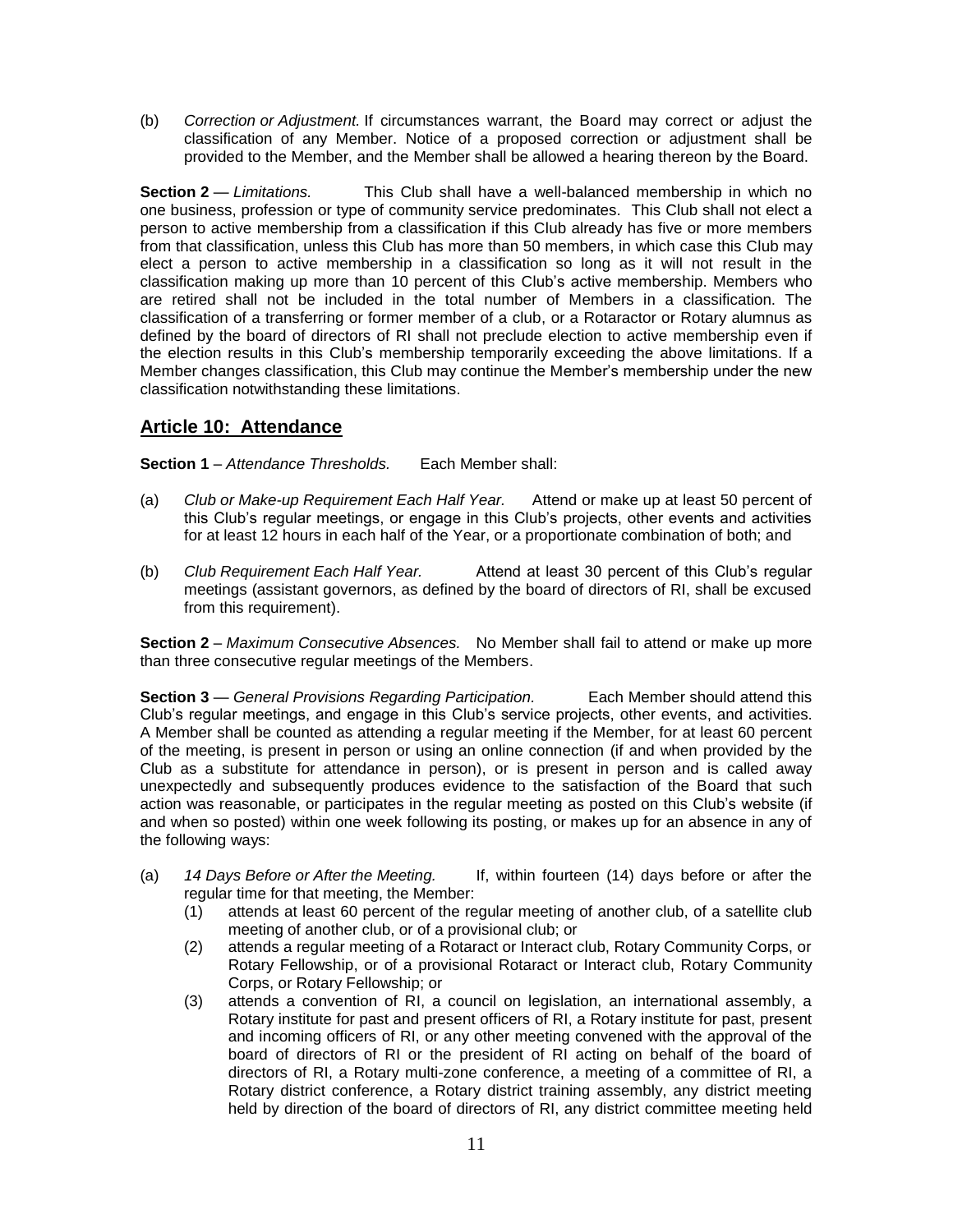by direction of the District Governor, or a regularly announced intercity meeting of Rotary clubs; or

- (4) is present at the usual time and place of a regular meeting or satellite club meeting of another club for the purpose of attending such meeting, but that club is not meeting at that time or place; or
- (5) attends and participates in a service project of the Club or a Club-sponsored community event or meeting authorized by the Board; or
- (6) attends a Board meeting or, if authorized by the Board, a meeting of a committee of this Club to which the Member is assigned; or
- (7) participates, through a website of another club, in an interactive activity requiring an average of 30 minutes of participation.

When a Member is outside the Member's country of residence for more than 14 days, the time restriction shall not be imposed, so that the Member may attend regular meetings or satellite club meetings in another country at any time during the travel period, and each such attendance shall count as a valid make-up for any regular meeting missed during the Member's time abroad.

- (b) *At the Time of the Meeting.* At the time of the meeting, the Member is:
	- (1) traveling with reasonable directness to or from one of the meetings specified in subsubsection (a)(3) of this section; or
	- (2) serving as an officer or member of a committee of RI, or a trustee of The Rotary Foundation; or
	- (3) serving as the special representative of the District Governor in the formation of a new club; or
	- (4) on Rotary business in the employ of RI; or
	- (5) directly and actively engaged in a district-sponsored or RI- or Rotary Foundationsponsored service project in a remote area where making up attendance is impossible; or
	- (6) engaged in Rotary business duly authorized by the Board which precludes attendance at the meeting.

**Section 4** - *Notice of Make-up.* In the cases set out in subsections (a)(1), (2) and (7) of section 3 of this article, the Member shall be counted as being in attendance if notice is given by the Member personally or by the secretary of the club visited. In all other cases, the Member shall only be counted as being in attendance if notice of the fact is given by the Member personally to the Secretary.

**Section 5** — *Extended Absence on Out-posted Assignment.* If a Member will be working on an out-posted assignment for an extended period of time, attendance at the meetings of a designated club at the site of the assignment will replace attendance at the regular meetings of this Club, provided there is mutual agreement between the two clubs.

**Section 6** — *Excused Absences.* A Member's absence shall be excused if:

- (a) *Board Approves.* The Board approves the absence for reasons it considers good and sufficient, and the absence complies with all conditions and circumstances stipulated by the Board. No such excused absence shall extend for longer than 12 months, except that, if the leave is for a medical reason that extends for more than twelve months, or is after the birth or adoption or commencement of foster care of a child, such leave may be renewed by the Board for a period of time stipulated by it which extends beyond the original 12 months.
- (b) *85 Year Rule.* The aggregate of such Member's Years of age and Years of membership in one or more Rotary clubs is 85 Years or more, such Member has been a member of one or more Rotary clubs for at least 20 Years, and such Member has notified the Secretary in writing of such Member's desire to be excused from attendance.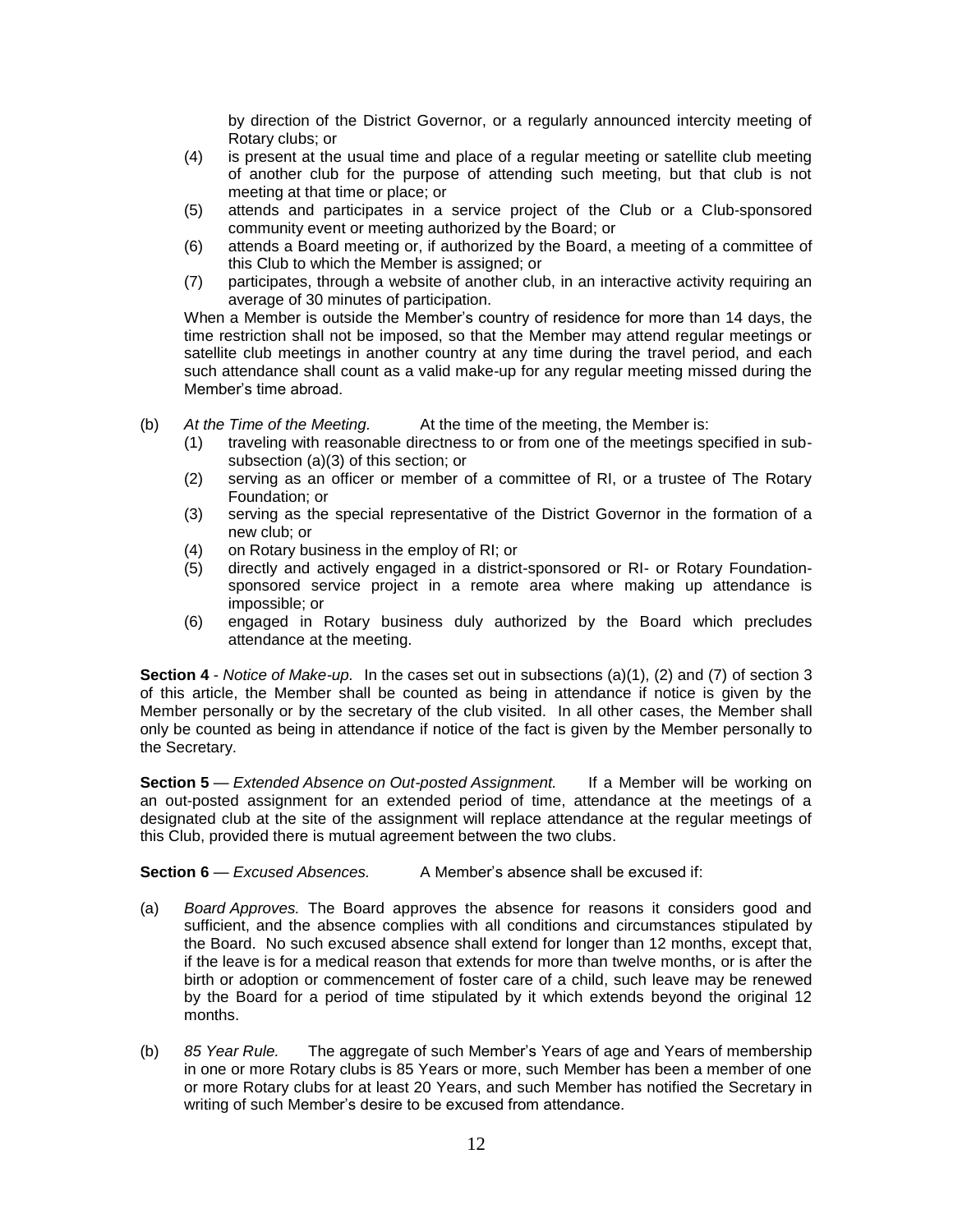**Section 7** — *RI Officers' Absences.* A Member's absence shall be excused if such Member is a current officer of RI or a Rotarian partner of a current officer of RI.

**Section 8** — *Attendance Records.* When a Member whose absences are excused under subsection 6(a) of this article fails to attend a meeting of the Members, the Member and the Member's absence shall not be included in the attendance records of this Club. In the event that a Member whose absences are excused under subsection 6(b) or section 7 of this article attends a meeting of the Members, such Member and such Member's attendance shall be included in the membership and attendance figures used to compute this Club's attendance.

## **Article 11: Board, Officers and Committee Chairs; Committees**

**Section 1** — *Board is Governing Body.* The governing body of this Club shall be the Board, consisting of 14 Members, comprising the President, the President-elect, the Vice-president, the Secretary, the Treasurer, the Club Service Chair, the Community Service Chair, the Vocational Service Chair, the International Service Chair, the Youth Service Chair, the Grants Committee Chair, the Rotary Foundation Committee Chair, the Public Image Committee Chair, and the Sergeant-at-arms.

**Section 2** — *Authority*. The Board shall have general control over all officers and committees, and, for good cause, may declare any office or chair position vacant.

**Section 3** — *Board Action Final.* The decision of the Board in all matters relating to this Club is final, subject only to an appeal to a meeting of the Members. However, as to a decision to terminate membership, a Member, pursuant to article 15, section 6 of these Bylaws, may appeal to a meeting of the Members, request mediation, or request arbitration. If appealed, a decision of the Board shall be reversed only by a two-thirds vote of the Members present, at a regular meeting specified by the Board, provided a Quorum is present and notice of the appeal has been given by the Secretary to each Member at least five days prior to such meeting. In the case of any such appeal, the action taken at a meeting of the Members shall be final.

#### **Section 4** — *Officers and Committee Chairs.*

- (a) *Identification; Terms Except Where Otherwise Provided.* The officers of this Club shall be the President, President-elect, Vice-president, Secretary, Treasurer, and Sergeant-at-arms, all of whom shall be members of the Board. Each of this Club's officers and committee chairs shall be elected in accordance with these Bylaws, and, except where otherwise provided in these Bylaws, shall take office for the Year next following election, and shall serve for a term of one Year or until a successor is qualified and elected.
- (b) *President.* The President shall be elected, in accordance with these Bylaws, not more than two Years but not less than 18 months prior to the day of taking office as President, and shall serve as President-elect in the Year immediately preceding the Year in which the term as President shall commence. Except as hereinafter provided, the President shall serve for a term of one Year comprising such latter Year, or until a successor is duly qualified and elected. Notwithstanding the foregoing, at the meeting of the Members at which the election of officers and committee chairs is held during such Year, the President's term may be, upon recommendation of the Nominating Committee, extended by the Members to two Years. If the term of the President is so extended, the terms of the President-elect and Vice-president, or either of them, may be also, upon recommendation of the Nominating Committee, likewise extended by the Members to two years. In any Year when the Nominating Committee recommends one or more such term extensions, and the Members, at the election meeting, decline to approve one or more recommended extension(s), article 12, section 2 of these Bylaws, modified if and to the extent and in such manner as the Board reasonably deems necessary in the circumstances, shall apply and govern for purposes of nomination and an election at a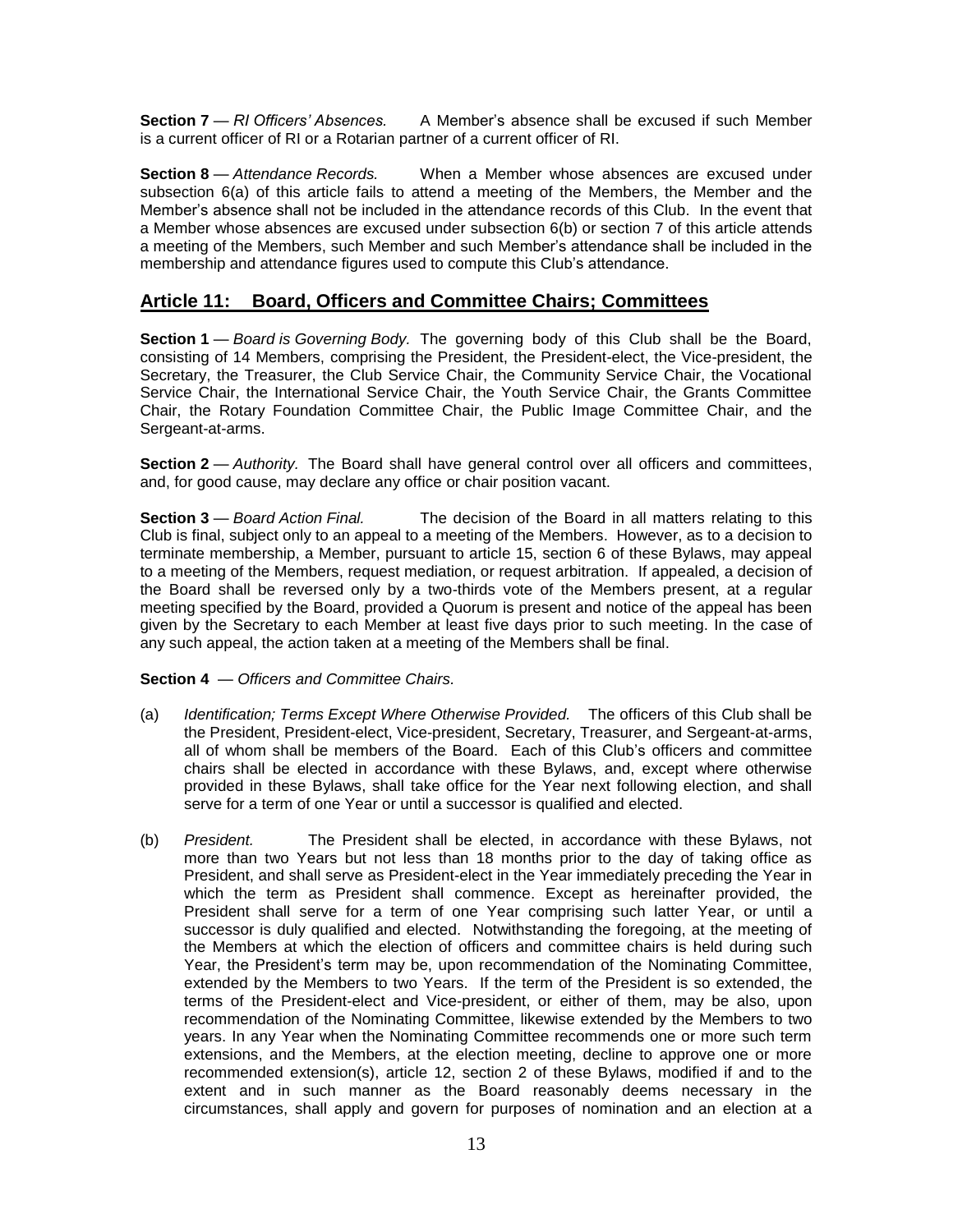subsequent meeting of the Members designated by the Board, in order to fill the officer position(s) that would otherwise be left vacant as a result of any such non-approval by the Members.

- (c) *Secretary and Treasurer.* The Secretary and Treasurer shall each be elected to serve a term of two Years, with the term of each of such officers commencing in alternate Years, so that the two Year term for the Secretary and the two Year term for the Treasurer will not start or finish in the same Year.
- (d) *Qualifications.* Each officer and committee chair shall be a Member in good standing of this Club. A candidate for the office of President shall have served as a Member for at least one Year prior to being nominated for such office, except where service for less than a full Year is determined by the District Governor to satisfy the intent of this requirement. The President-elect shall attend the district presidents-elect training seminar and the district training assembly unless excused by the District Governor-elect. If so excused, the President-elect shall send a designated representative of this Club, who shall report back to the President-elect. If the President-elect does not attend the presidents-elect training seminar and the district training assembly, and has not been excused by the District Governor-elect, or, if so excused, does not send a designated representative of this Club to such meetings, the President-elect shall not be eligible to serve as President of this Club. In such event, the current President shall continue to serve until due election of a successor who has attended a presidents-elect training seminar and district training assembly or training deemed sufficient by the District Governor-elect.

**Section 5** — *Committees.* This Club shall have the following committees, each charged with pursuing the respective Avenue of Service to which it relates:

- Club Service;
- Vocational Service;
- Community Service;
- International Service; and
- Youth Service;

and this Club shall have the following additional committees:

- Grants;
- Membership;
- Public Image;
- Rotary Foundation.

The Board may establish further committees from time to time and at any time, as needed.

**Section 6** — *Committees' Roles, Maintenance and Reporting*. The committees of this Club shall coordinate their efforts in order to achieve this Club's annual and long-term goals. The President-elect, President, and Immediate Past-president shall work together to ensure committees' continuity of leadership and succession planning. The President-elect is responsible for appointing committee members to fill vacancies and conducting planning meetings prior to the start of the Year in office. Wherever feasible, the chair of each committee shall have previous experience as a member of the committee. All committees shall report to the Board on the status of their activities on a regular basis and at Club assemblies, as appropriate.

**Section 7** – *President a Member*. The President shall be an ex-officio member of all of the Club's committees and, as such, has all the privileges of membership on each of them.

**Section 8** – *Role of Chair*. The chair of each committee of the Club is responsible for the regular meetings and activities of such committee, supervises and coordinates its work, and reports to the Board on all of its activities.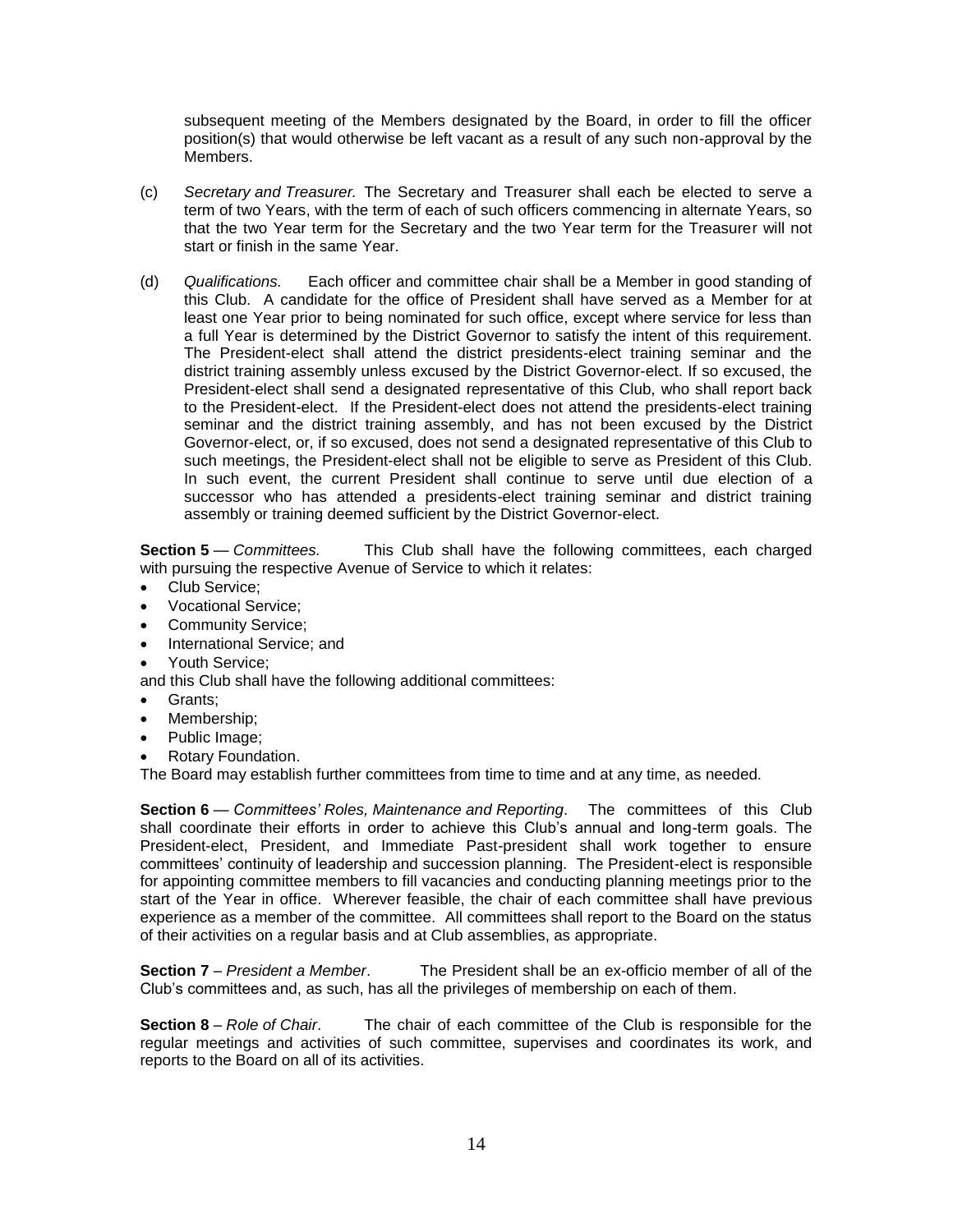## **Article 12: Election of Officers and Committee Chairs**

**Section 1** – *Nominating Committee Formation*. Each Year, on or before a date determined by the Board, the Board shall form a nominating committee for purposes of recruiting, selecting and nominating Member candidates for each of the officer and committee chair positions that are to be filled by way of that Year's election. Such nominating committee shall, unless the Board otherwise determines, consist of the President, the President-elect, the immediate Past-president and the Vice-president of this Club.

**Section 2** – *Process*. The election of officers and committee chairs (all of which officers and chairs shall, by way of such election, become members of the Board) shall take place at the annual meeting of the Members. One month prior to that meeting, the Nominating Committee shall advise the Members of its nominees for each of such positions. At the meeting at which the election is to take place, the President shall call for further nominations from the floor for each of the President-elect, Vice-president, Club Service Chair, Vocational Service Chair, Community Service Chair, International Service Chair, Youth Service Chair, Grants Committee Chair, Rotary Foundation Chair, Public Image Chair, Sergeant-at-arms, and either the Secretary or Treasurer (depending on which of such officers' terms of office is to expire at the end of the Year in which the election is held). In any and all cases of nomination from the floor, an election shall take place, conducted by secret ballot. The candidate receiving a majority of votes for each respective position for which an election is held shall be declared elected. If only one person is nominated for a vacancy, the President shall declare that person elected by acclamation.

**Section 3** – *Commencement of Terms*. The officers and committee chairs elected pursuant to section 2 shall commence their terms of office and directorships on the July 1 date in the Year following election or acclamation. Until they commence their terms, they will be referred to as officers-elect and directors-elect. The President-elect shall become the President on the July 1 date immediately following the Year of service as President-elect.

**Section 4** – *Vacancies*. Any vacancy on the Board shall be filled by action of the remaining members of the Board; and any vacancy in the position of officer-elect or director-elect shall be filled by action of the members of the group comprised of the remaining officers-elect and directors-elect.

**Section 5** – *Consent to Serve*. A person appointed or elected officer or committee chair becomes such if he or she was present at the meeting when appointed or elected, and did not refuse to serve. Alternatively, such person may become an officer or committee chair if he or she was not present at the meeting but consented in writing to act as the relevant officer or committee chair before the appointment or election, or within ten days after the appointment or election, or if he or she acts as an officer or committee chair subsequent to appointment or election.

**Section 6** – *Removal of Officer or Director*. Upon a majority vote of all Members in good standing, any director or officer may at any time be removed from office for any cause which the Members, by way of such vote, may deem reasonable.

## **Article 13: Duties of Officers**

**Section 1** - *President.* The President shall preside at meetings of the Members and the Board, and perform such other duties as ordinarily pertain to the office of president, including, without limitation, the following:

- ensure that each meeting of the Members and the Board is carefully planned, opening and adjourning on time;
- ensure that each committee has definite objectives, and each is functioning consistently;
- attend the District Conference: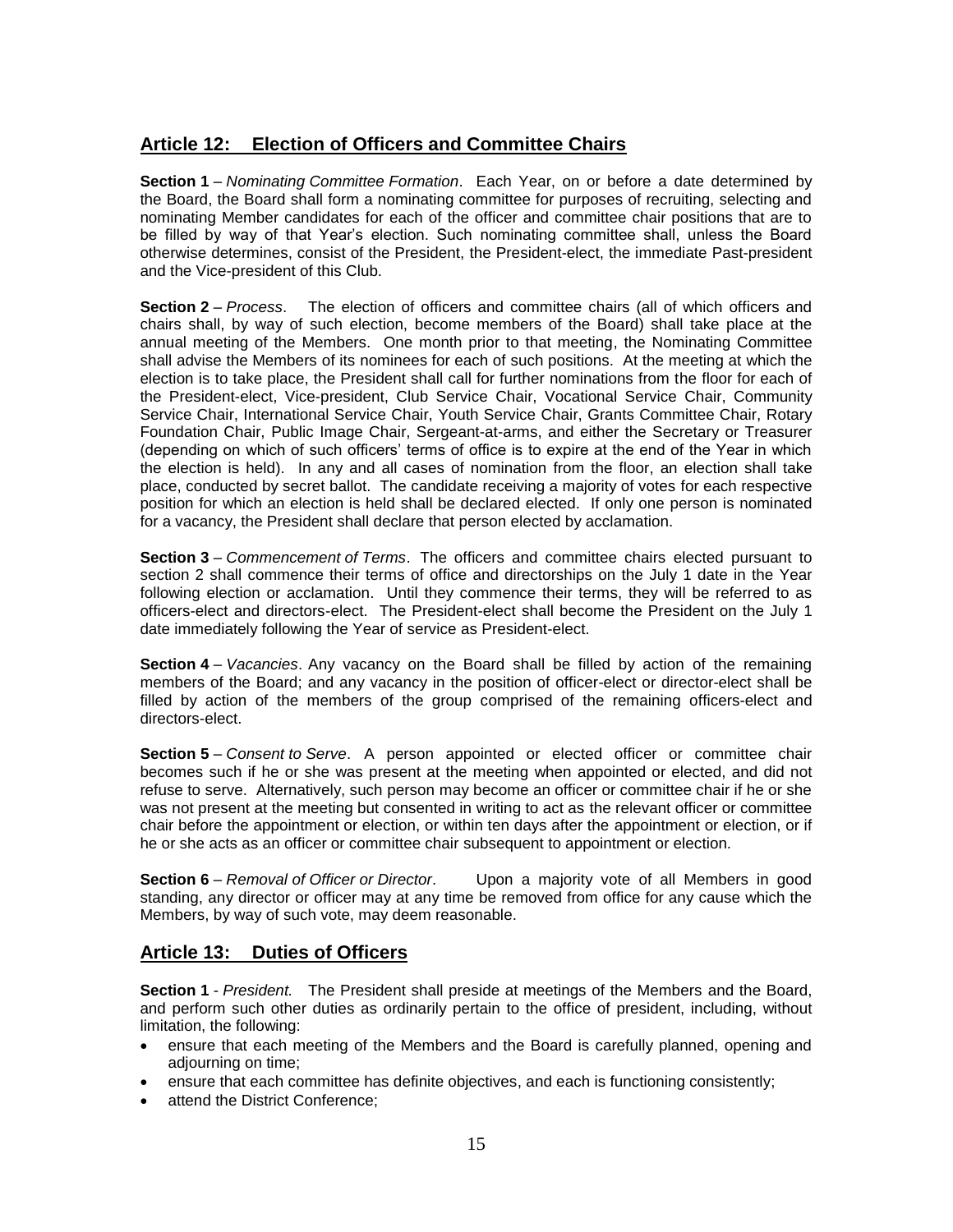- cooperate with the District Governor and Assistant District Governor in various club and district Rotary matters;
- supervise the preparation of a Club budget and the proper accounting of Club finances, including an annual financial review and audit;
- ensure that a comprehensive training program is implemented by the Club and, in his or her discretion, appoint one or more club trainers to carry out the training, if needed;
- ensure that important information from the District Governor's "Monthly Letter," and other bulletins and literature from the Secretariat and District Governor are passed on to the Members;
- submit, or arrange to be submitted, each June a comprehensive report to the Members on the status of Club finances and the extent to which the Club has achieved its objectives for the year;
- work cooperatively with the President-elect before leaving office to ensure the smooth transition of authority, including the transfer of all relevant records, documents, and financial information;
- arrange a joint meeting of the incoming and outgoing Boards to ensure the success of the new administration and to provide continuity of administrations.

**Section 2** - *President-elect.* The President-elect shall preside at meetings of the Members and the Board in the absence of the President, serve as Membership Committee Chair, prepare for his or her Year in office as President, and perform such other duties as may be prescribed by the President or the Board.

**Section 3** - *Vice-president.* The Vice-president shall oversee fundraising and perform such other duties as may be prescribed by the President or the Board.

**Section 4** - *Secretary.*

The Secretary shall:

- (a) *Attend and Handle Minutes.* Attend all meetings of the Members and the Board; and record (or cause to be recorded), have custody of and preserve accurate minutes of all meetings of the Members and all Board meetings;
- (b) *Records and Reports.* Keep records of membership, keep addresses of members, record attendance at meetings, send out notices of meetings of the Members, Board and committees, make required reports to RI (including semi-annual reports of membership, which shall be made to the General Secretary of RI on January 1<sup>st</sup> and July 1<sup>st</sup> of each Year; prorated reports to the General Secretary on October 1<sup>st</sup> and April 1<sup>st</sup> of each Member who has been elected to membership in the Club since the start of the July or January semi-annual reporting period; the report of changes in membership, which shall be made to the Secretary General of RI; and the monthly report of membership and attendance at meetings of Members, which shall be made to the District Governor within 15 days after the last meeting of the month), collect and remit to RI subscriptions to *The Rotarian*, and perform such other duties as usually pertain to the office of secretary.
- (c) *Seal and Correspondence.* Have charge of the seal of the Club, which, whenever used, shall be authenticated by the signature of the Secretary and the President, or, in the case of the death or inability of either to act, by the Vice-President. In case of the absence of the Secretary, the Secretary's duties shall be discharged by such officer as may be appointed by the Board. The Secretary shall have charge of all of the correspondence of the Club, and be under the direction of the President and the Board.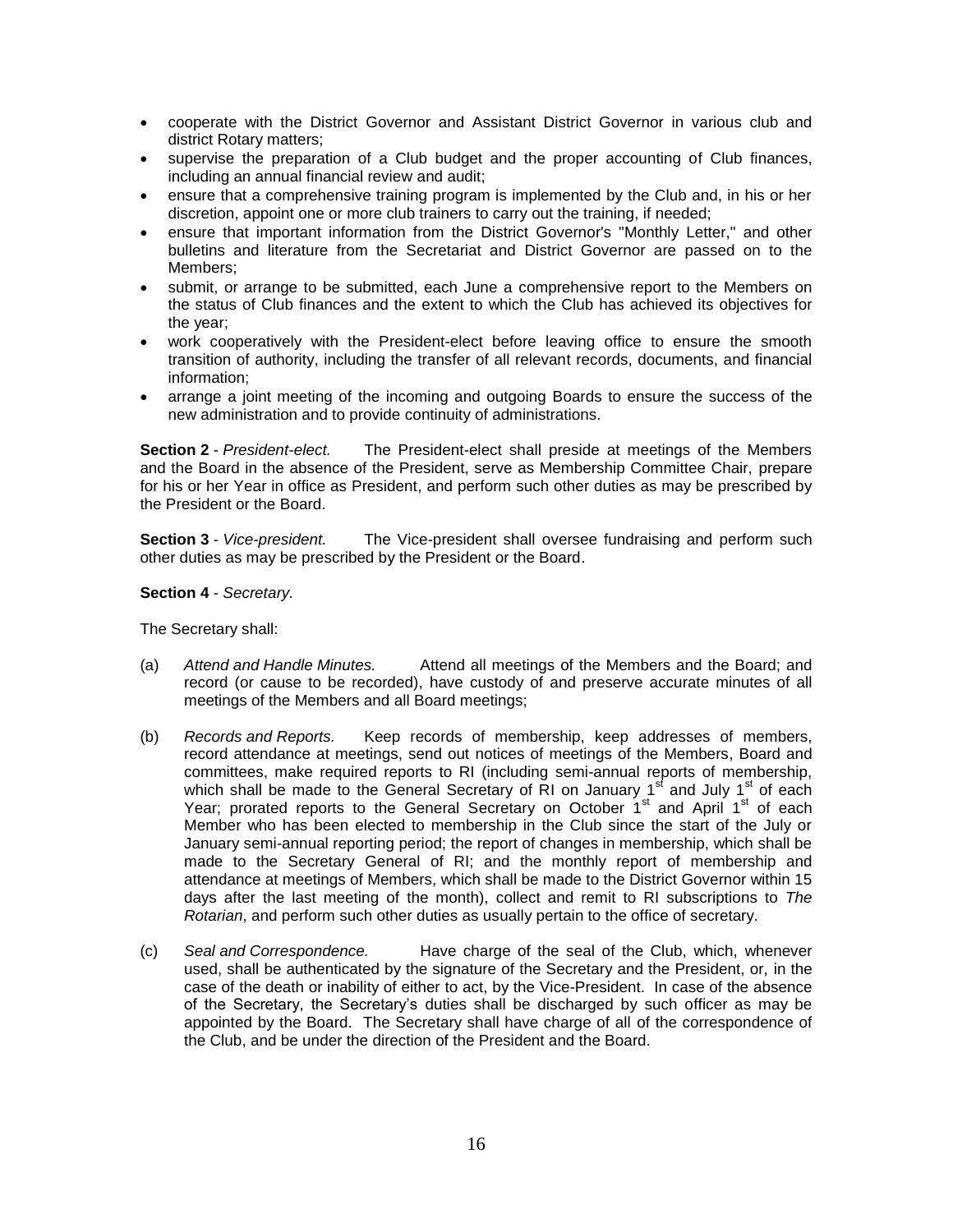#### **Section 5** - *Treasurer*.

The Treasurer shall:

- (a) *Funds, Accounting, and Books of Account.* Have custody of all funds, accounting for same to the Members annually and at any other time upon demand by the Board, and perform such other duties as pertain to the office of treasurer. Upon retirement from office, the Treasurer shall turn over to the incoming Treasurer or to the President all funds, books of account, and other Club property in his or her possession.
- (b) *Present Accounts.* Present to the Board a full, detailed account of receipts and disbursements whenever requested.

#### **Section 6** - *Sergeant-at-arms*.

The Sergeant-at-arms shall maintain order at meetings of the Members.

#### **Article 14: Admission Fee and Dues**

**Section 1** – *Basis.* Every Member shall pay as an admission fee and as annual dues such sum(s) as is or are in compliance with any guidelines or requirements of RI or the District Governor of this Club's District, and determined from time to time by resolution of the Members. Each Member's subscription to *The Rotarian* magazine will be included in the amount set as annual membership dues. Upon determination by the Board, the Club may waive Club dues and admission fees for Members under the age of 35, and, also upon determination by the Board, may provide payment of district dues for new Members in this age group.

**Section 2** – *Payment.* Membership dues shall be payable annually on the first day of July, and are non-refundable.

**Section 3** – *Pro-rationing.* New Members shall have their first Year dues prorated on the basis of the number of full or partial quarters remaining in the Year at the time they become Members.

**Section 4** – *Handling.* The Treasurer will collect all fees, dues and levies payable by the Members, and will deposit all such funds received into the accounts of this Club, and will account for them as required by the Board.

#### **Article 15: Duration of Membership**

**Section 1** — *Period.* Membership shall continue during the existence of this Club unless terminated as hereinafter provided.

**Section 2** — *Automatic Termination.* 

- (a) *Membership Qualifications.* Membership shall automatically terminate when a Member no longer meets the membership qualifications stipulated in these Bylaws, except that:
	- (1) the Board may grant a Member moving from the locality of this Club or the surrounding area a special leave of absence not to exceed one Year, to enable the Member to visit and become known to a Rotary club in the new community; or
	- (2) the Board may allow a Member moving from the locality of this Club or the surrounding area to retain membership;

if the Member continues to meet all conditions of membership in this Club.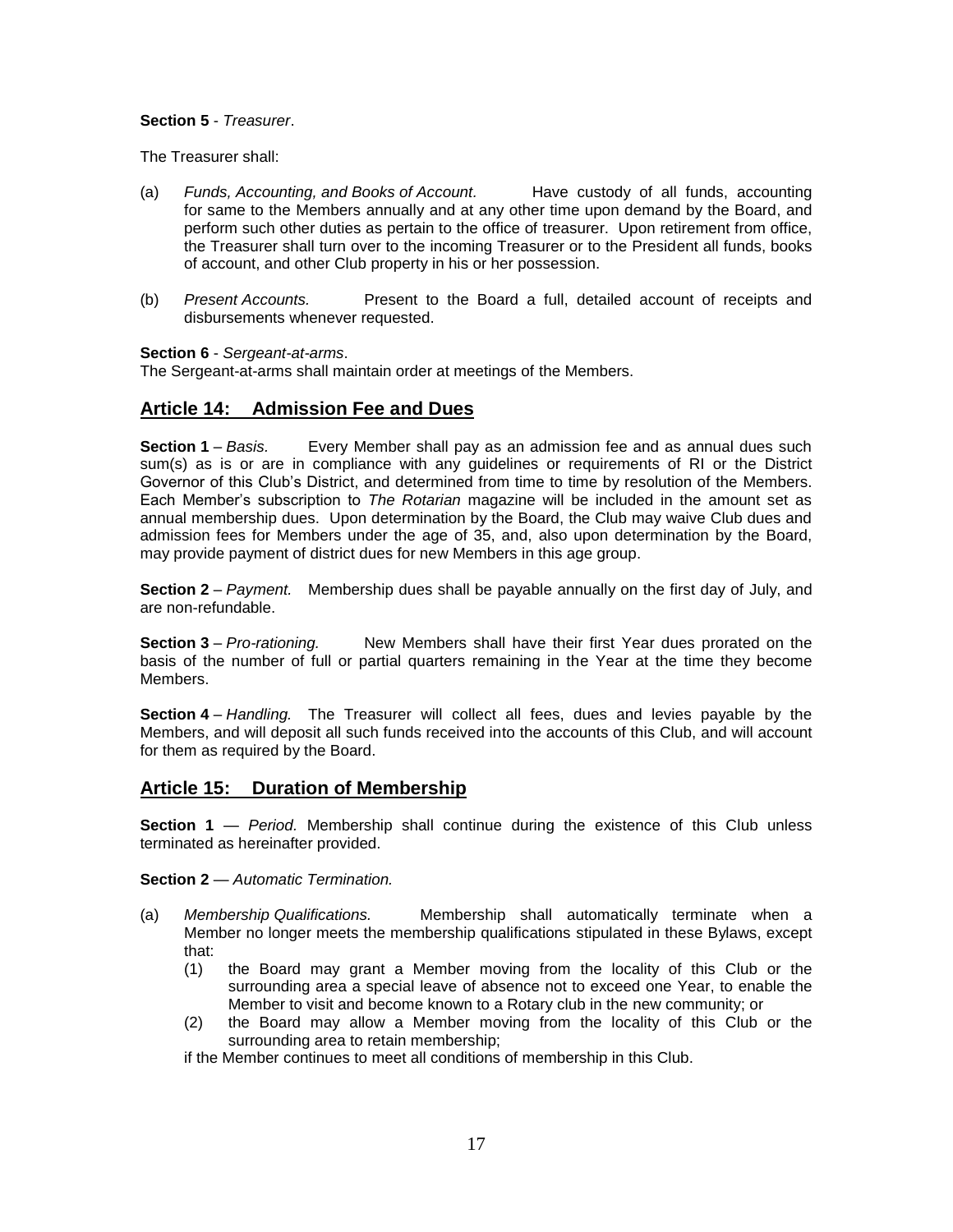(b) *How to Re-join.* When the membership of a Member has terminated as provided in subsection (a), such person, provided his or her membership was in good standing at the time of termination, may make new application for membership, under the same or another classification.

#### **Section 3** — *Termination for Non-payment of Dues.*

- (a) *Process.* Any Member failing to pay dues within 30 days after the prescribed time shall be notified in writing by the Secretary at the Member's most recently known address. If the dues are not paid on or before 10 days after the date of notification, such Member's membership may terminate, in the discretion of the Board.
- (b) *Reinstatement.* The Board may in its discretion, upon the petition of a former Member terminated for non-payment of dues, and payment by such former Member of all indebtedness to this Club, reinstate such former Member to membership. However, no such former Member may be reinstated if such former Member's classification is in conflict with article 9, section 2.

#### **Section 4** - *Termination for Non-attendance.*

- (a) *Failure to Meet Attendance Threshold. If* a Member fails to meet an attendance threshold stipulated in article 10, section 1 of these Bylaws, such Member's membership shall be subject to termination unless the Board consents to such non-attendance for good cause.
- (b) *Consecutive Absences.* Unless otherwise excused by the Board for good and sufficient reason or pursuant to article 10, sections 5 or 6, each Member who, in contravention of article 10, section 2 of these Bylaws, fails to attend or make up four or more consecutive regular meetings of the Members shall be informed by the Board that such contravention shall be considered a request to terminate membership in this Club. Thereafter, the Board may terminate such Member's membership.

#### **Section 5** — *Termination for Other Cause.*

- (a) *Good Cause.* The Board may terminate the membership of any Member who ceases to have the qualifications for membership in this Club as stipulated in these Bylaws, or for any good cause, by a vote of not less than two-thirds of the Directors present and voting, at a meeting called for that purpose. The guiding principles for this meeting shall be article 8, section 1; the Four-Way Test; and the high ethical standards that one should hold as a Rotary club member.
- (b) *Notice.* Prior to any action under subsection (a), the subject Member shall be given at least 10 days' written notice that such action is pending, and an opportunity to submit a written answer to the Board. Such Member shall have the right to appear before the Board to state his or her case. Notice shall be by personal delivery or by registered letter to the Member's last known address.
- (c) *Filling Classification.* When the Board has terminated the membership of a Member in accordance with this section, this Club shall not elect a new Member under the former Member's classification until the time for hearing any appeal has expired and the decision of this Club or of arbitrators has been announced. However, this provision shall not apply if, by election of a new Member, the number of Members under the said classification would remain within provided limitations even if the Board's decision regarding termination is reversed.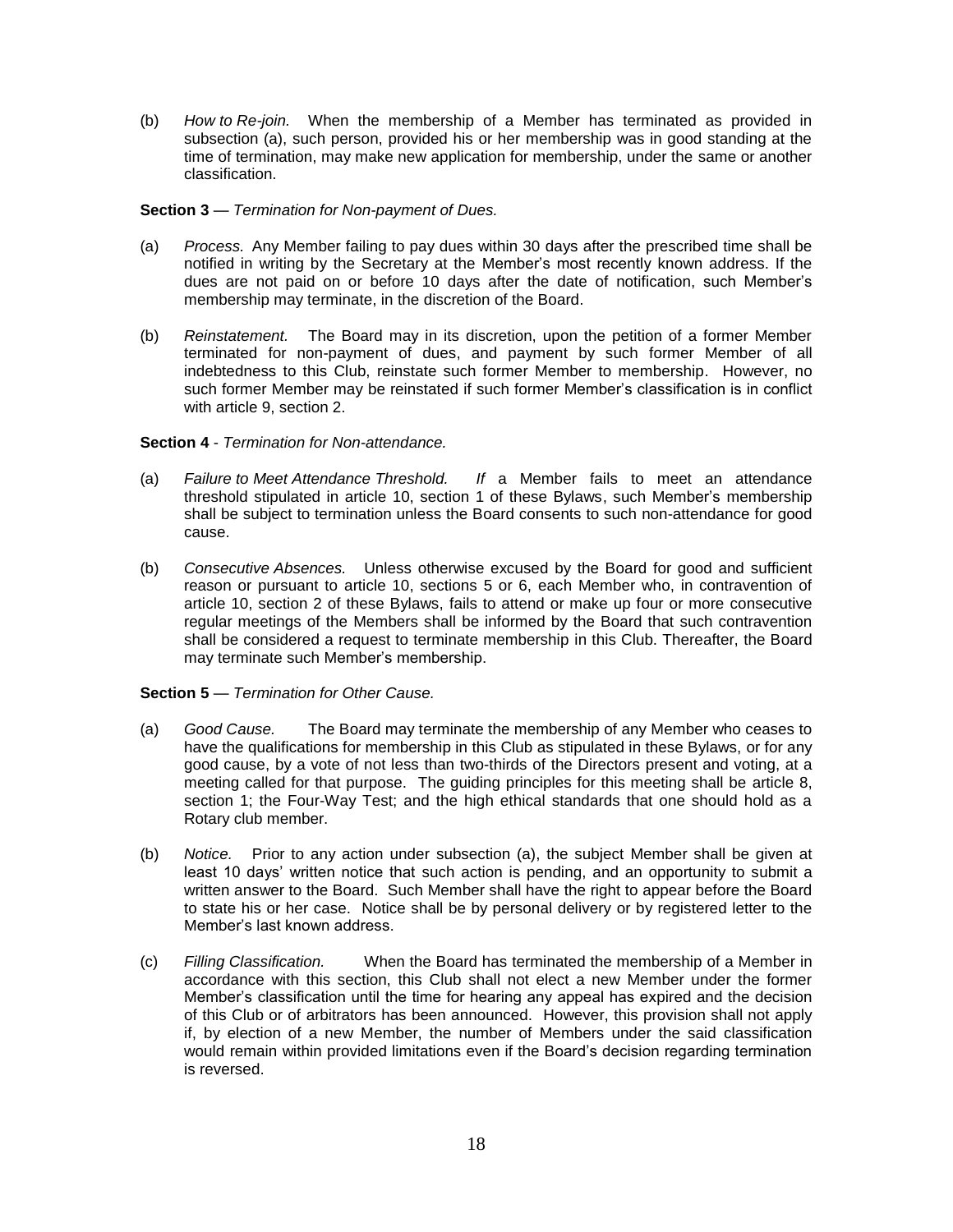#### **Section 6** - *Right to Appeal, Mediate or Arbitrate Termination.*

- (a) *Notice*. Within seven days after the date of any decision of the Board to terminate or suspend membership, the Secretary shall give written notice of the decision to the effected Member. Within 14 days after the date of such notice, such Member may give written notice to the Secretary of the intention to appeal to the Members at a meeting of this Club, or request mediation or arbitration in accordance with article 20.
- (b) *Appeal Hearing Requisites.* In the event of an appeal, the Board shall set a date for the hearing of the appeal at a regular meeting of the Members, to be held within 21 days after receipt of the notice of appeal. At least five days' written notice of the meeting and its special business shall be given to every Member. Only Members shall be present when the appeal is heard.
- (c) *Mediation or Arbitration.* The procedure utilized for mediation or arbitration shall be as provided in article 20.
- (d) *Finality of Decision Upon Appeal.* If an appeal is taken, the action at a meeting of the Members shall be final and binding on all parties, and shall not be subject to arbitration.
- (e) *Finality of Decision of Arbitrators or Umpire.* If arbitration is requested, the decision reached by the arbitrators or, if they disagree, by the umpire shall be final and binding on all parties, and shall not be subject to appeal.
- (f) *Unsuccessful Mediation.* If mediation is requested but is unsuccessful, the requesting Member may appeal to a meeting of the Members, or request arbitration pursuant to subsection (a).

**Section 7** — *Board Action Final.* Board action shall be final if no appeal to a meeting of the Members is taken, and no arbitration or mediation is requested.

**Section 8** — *Resignation.* The resignation of any Member from this Club shall be in writing, addressed to the President or Secretary. Such resignation shall be accepted by the Board if such Member has no indebtedness to this Club.

**Section 9** — *Forfeiture of Property Interest.* Any person whose membership in this Club has been terminated in any manner shall forfeit all interest in any funds or other property belonging to this Club if, under local laws, the Member may have acquired any right to them upon joining this Club.

**Section 10** — *Temporary Suspension.* Notwithstanding anything in these Bylaws, if, in the opinion of the Board:

- (a) *Credible Accusations.* Credible accusations have been made that a Member has refused or neglected to comply with these Bylaws, or has been guilty of conduct unbecoming a Member or prejudicial to the interests of this Club; and
- (b) *Good Cause.* Those accusations, if proved, constitute good cause for terminating the membership of such Member; and
- (c) *Immediate Action Inappropriate.* It is desirable that no action be taken in respect of the membership of such Member pending the outcome of a matter or an event that the Board considers should properly occur before such action is taken by the Board; and
- (d) *Temporary Suspension Appropriate.* In the best interests of this Club, and, without any vote being taken as to termination of his or her membership, such Member's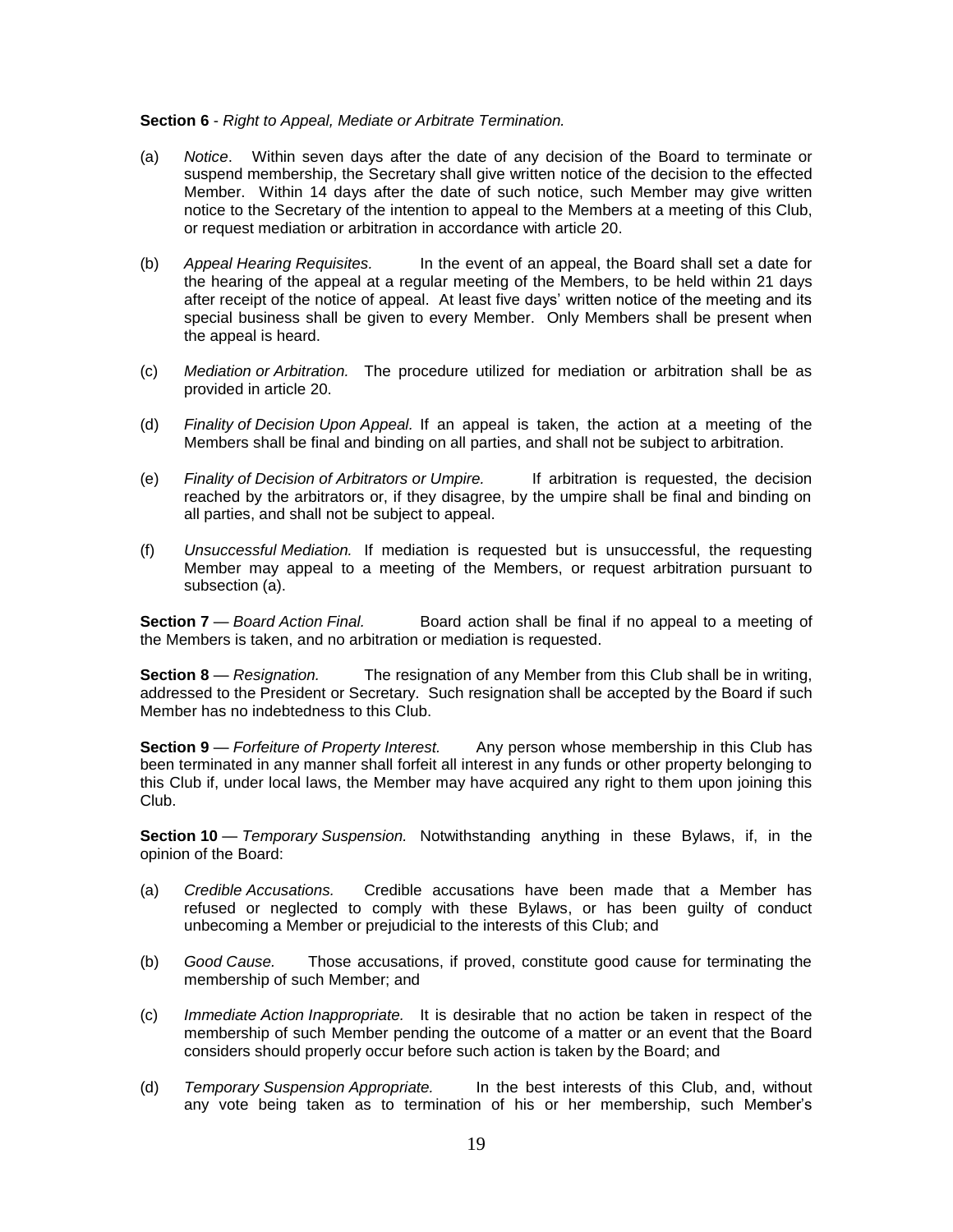membership should be temporarily suspended and the Member should be excluded from attendance at Club meetings and other activities and from any office or directorship or other position the Member holds within this Club;

the Board may, by a vote of not less than two-thirds of its members, temporarily suspend such Member for a reasonable period of time not to exceed 90 days and on such further conditions as the Board determines. A suspended Member may appeal the suspension or refer it to mediation or arbitration as provided in article 15, section 6. During the suspension, such Member shall be excused from attendance requirements. Prior to the expiration of the suspension period, the Board shall either proceed to terminate the membership of such suspended Member or reinstate such suspended Member to full regular status.

#### **Article 16: Finances**

**Section 1** – *Deposit of Funds*. The Treasurer shall deposit all Club funds in a financial institution approved by the Board.

**Section 2** – *Bill Payments*. Each bill shall be paid only upon receipt of a voucher approved by a Director of this Club other than the Treasurer, and only by cheque signed by two Members authorized in advance by the Board or by electronic funds transfer initiated by the Treasurer.

**Section 3** – *Financials.* An annual audit shall be made each Year of all this Club's financial transactions by either two Members of this Club or an outside independent source. A statement of financial position shall be prepared for submission to the annual meeting, and a copy shall be submitted to the Secretary for the records of this Club.

**Section 4** – *Officer's Bond Potential.* Officers having charge or control of funds shall give such bond (if any) as shall be required by the Board for the safe custody of funds of this Club, with the cost of the bond to be borne by this Club.

**Section 5** – *Fiscal Year; Payment Due Dates.* The fiscal year ("Year") of this Club shall extend from July 1 to June 30. The payment of per capita dues and magazine subscriptions to RI shall be made on July 1 and January 1 of each Year on the basis of the membership of the Club on those dates.

**Section 6** – *Budget.* At the beginning of each Year, the Board shall prepare or cause to be prepared a budget of estimated income and expenditures for the Year, which, having been approved by the Board, shall stand as the limit of expenditures for the respective purposes covered thereby unless otherwise ordered by the Board.

**Section 7** – *Books and Records.* The books and records of the Club may be inspected by any Member at the annual meeting of the Members, or at any time upon giving reasonable notice and arranging a time satisfactory to the officer or officers designated by the Board to have charge of such books and records. Each Director shall at all times have access to same.

## **Article 17: Method of Electing Members**

**Section 1** – *Proposal*. The name of any prospective member shall be proposed by a Member and shall be submitted to the Board in writing, through the Secretary. The proposal shall be kept confidential for the time being, except as otherwise provided in this article.

**Section 2** – *Requirements.* The Board shall ensure that the proposal meets all the classification and membership requirements in these Bylaws.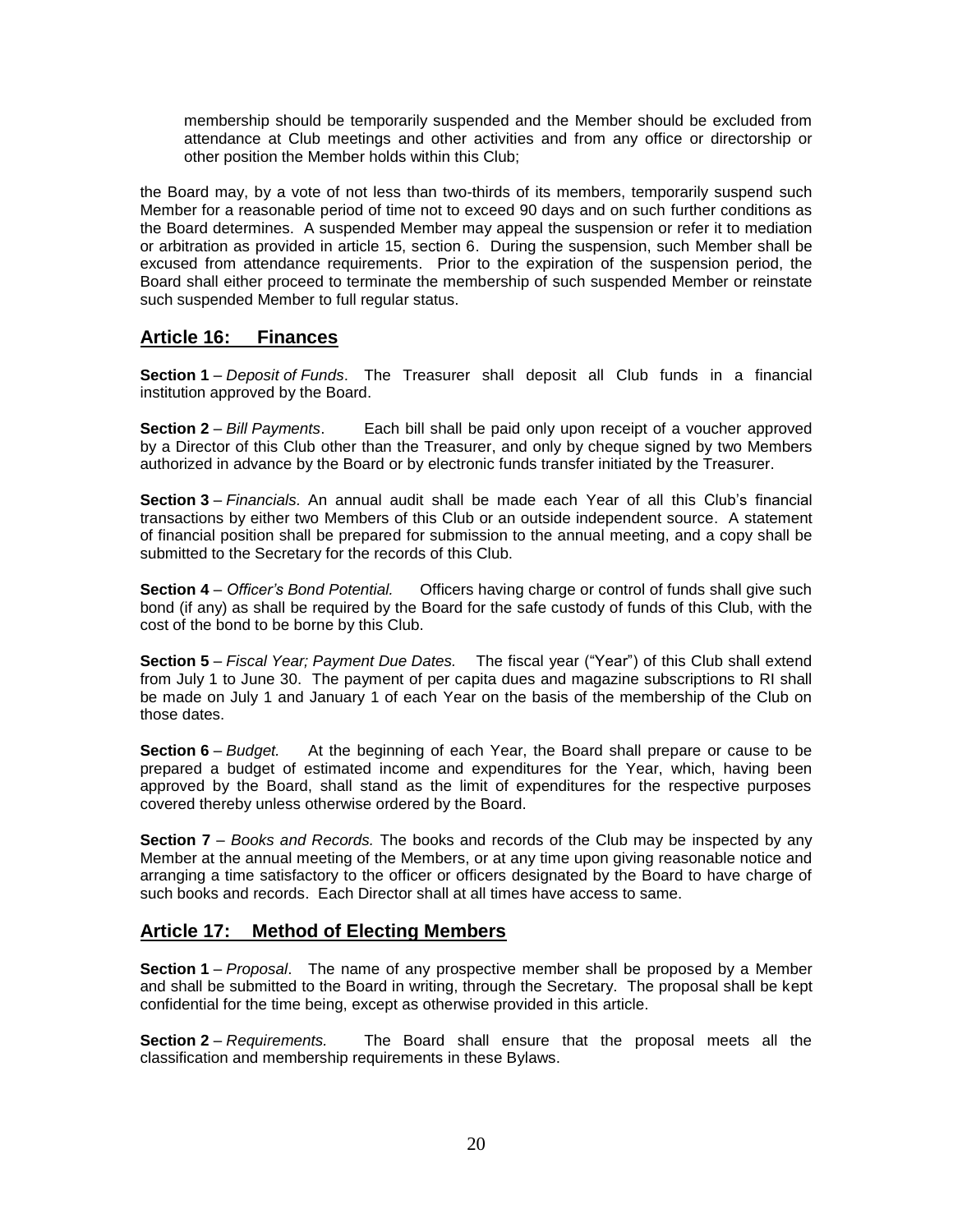**Section 3** – *Approval or Disapproval.* The Board shall approve or disapprove the proposal within 60 days of its submission, and shall notify the proposer, through the Secretary, of its decision.

**Section 4** – *Steps Following Approval.* If the decision of the Board is favorable, the prospective member shall be informed of the purposes of Rotary, and of the privileges and responsibilities of membership (including the kind of membership proposed), following which the prospective member shall be requested to sign the membership proposal form and to permit his or her name and proposed classification (in the case of active membership) to be published within this Club.

**Section 5** – *Provision for Objection*. If no written objection to the proposal, stating reasons, is received by the Board from any Member within 14 days following publication, within this Club, of information about the prospective member, that person (upon payment of the admission fee as prescribed in these Bylaws, except in the case of honourary membership) shall be considered to be elected to membership. If any such objection is filed with the Board, it shall vote on the matter at its next meeting. If approved despite the objection, the proposed member, upon payment of the admission fee (except in the case of honourary membership), shall be considered to be elected to membership.

**Section 6** – *Steps Following Election*. Following any such election, the President shall arrange for induction of such new Member or new honourary member of the Club, as the case may be; and the Secretary shall report such new Member or new honourary member to RI, provide appropriate literature for presentation at the induction, and assign a Member to assist the assimilation of the new Member or honourary member.

## **Article 18: Community, National and International Affairs**

**Section 1** - *Proper Subjects.* The merits of any public question involving the general welfare of the community, the nation, and the world are of concern to the Members, and shall be proper subjects of fair and informed study and discussion at a meeting of the Members for the enlightenment of the Members toward forming their individual opinions. However, this Club shall not express an opinion on any pending controversial public measure.

**Section 2** — *No Endorsements.* This Club shall not endorse or recommend any candidate for public office, and shall not discuss at any Members' meeting the merits or demerits of any such candidate.

#### **Section 3** — *Non-political.*

- (a) *Resolutions and Opinions and Statements*. This Club shall neither issue nor adopt nor circulate resolutions or opinions or partisan political statements, and shall not take action dealing with world affairs or international policies of a political nature. All Members likewise are prohibited from adopting statements with a view to exerting any corporate pressure on governments or political authorities.
- (b) *Appeals.* This Club shall not direct appeals to clubs, peoples, or governments, or circulate letters, speeches, or proposed plans for the solution of specific international problems of a political nature.

**Section 4** — *Recognizing Rotary's Beginning.* The week of the anniversary of Rotary's founding (February 23) shall be known as World Understanding and Peace Week. During this week, this Club will celebrate Rotary service, reflect upon past achievements, and focus on programs of peace, understanding, and goodwill in the community and throughout the world.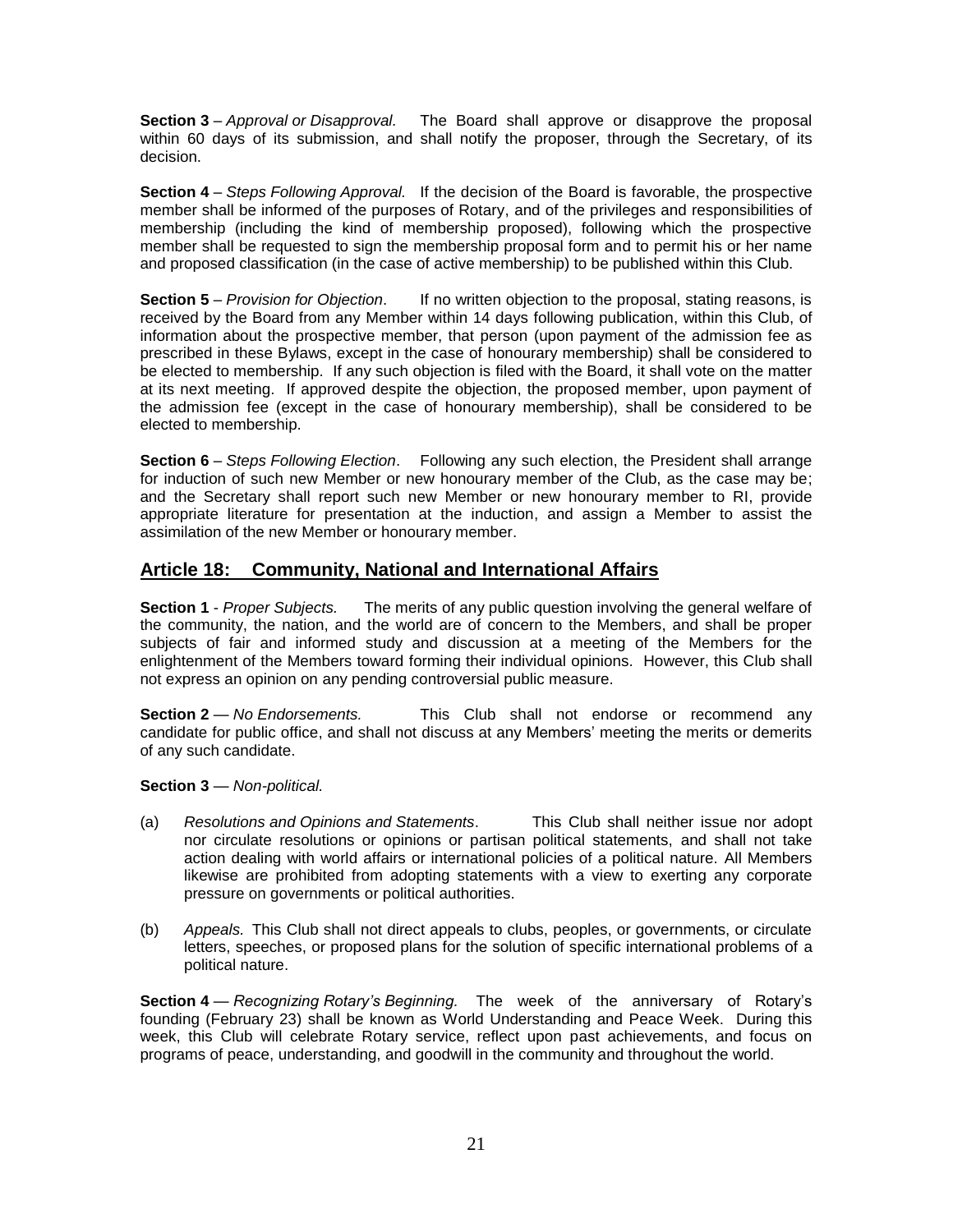#### **Article 19: Rotary Magazines**

**Section 1** — *Mandatory Subscription.* Unless, in accordance with the bylaws of RI, this Club is excused by the board of directors of RI from complying with the provisions of this article, each Member shall, for the duration of such Member's membership, subscribe to the official Rotary magazine or to the magazine approved and prescribed for this Club by the board of directors of RI. Two Rotarians residing at the same address have the option to subscribe jointly to the official Rotary magazine or the magazine approved and prescribed by the RI board for their club or clubs. For the duration of membership in this Club, the subscription fee shall be paid on such dates as are established by the Board for the payment of per capita dues.

**Section 2** — *Subscription Collection.* The magazine subscription fee shall be collected by this Club from each Member in advance and remitted to the Secretariat of RI or to the office(s) of such regional publications as may be determined appropriate by the board of directors of RI.

## **Article 20: Arbitration and Mediation**

**Section 1** — *Disputes*. Should any dispute, other than as to a decision of the Board, arise between any current or former Member(s) and this Club or the Board or any officer of this Club, on any account whatsoever which cannot be settled under any procedure otherwise provided for such purpose, the dispute shall, upon a request to the Secretary by any of the disputants, either be resolved by mediation or settled by arbitration.

**Section 2** — *Date for Mediation or Arbitration.* In the event of mediation or arbitration, the Board shall, in consultation with the disputants, set a date for the mediation or arbitration, which date shall be within 21 days after receipt of the request for mediation or arbitration.

**Section 3** — *Mediation*. The procedure for mediation shall be that recognized by an appropriate authority with national or provincial jurisdiction, or be that recommended by a competent professional body whose recognized expertise covers alternative dispute resolution, or be that recommended by way of documented guidelines stipulated by the board of RI or the trustees of The Rotary Foundation. Only a Rotarian or Rotarians may be appointed as mediator(s). This Club may request that the District Governor or the Governor's representative appoint one or more mediators who is or are a Rotarian or Rotarians with appropriate mediation skills and experience.

- (a) *Mediation Outcomes*. The outcomes or decisions between the disputants as a result of mediation shall be recorded, and copies of the recording shall be held by each disputant and the mediator(s), and one copy shall be given to the Board to be held by the Secretary. A summary statement of outcomes acceptable to the disputants shall be prepared for the information of this Club. Any disputant, through the President or Secretary, may call for further mediation if any disputant has retracted significantly from the mediated outcome.
- (b) *Unsuccessful Mediation.* If mediation is requested but is unsuccessful, any disputant may, under Section 1, request arbitration.

**Section 4** — *Arbitration.* In the event of a request for arbitration, each disputant shall appoint an arbitrator, and the arbitrators shall appoint an umpire. Only a Rotarian may be appointed as umpire or as arbitrator.

**Section 5** — *Decision of Arbitrators or Umpire.* If arbitration is requested, the decision reached by the arbitrators or, if they disagree, by the umpire, shall be final and binding on all parties**,** and shall not be subject to appeal.